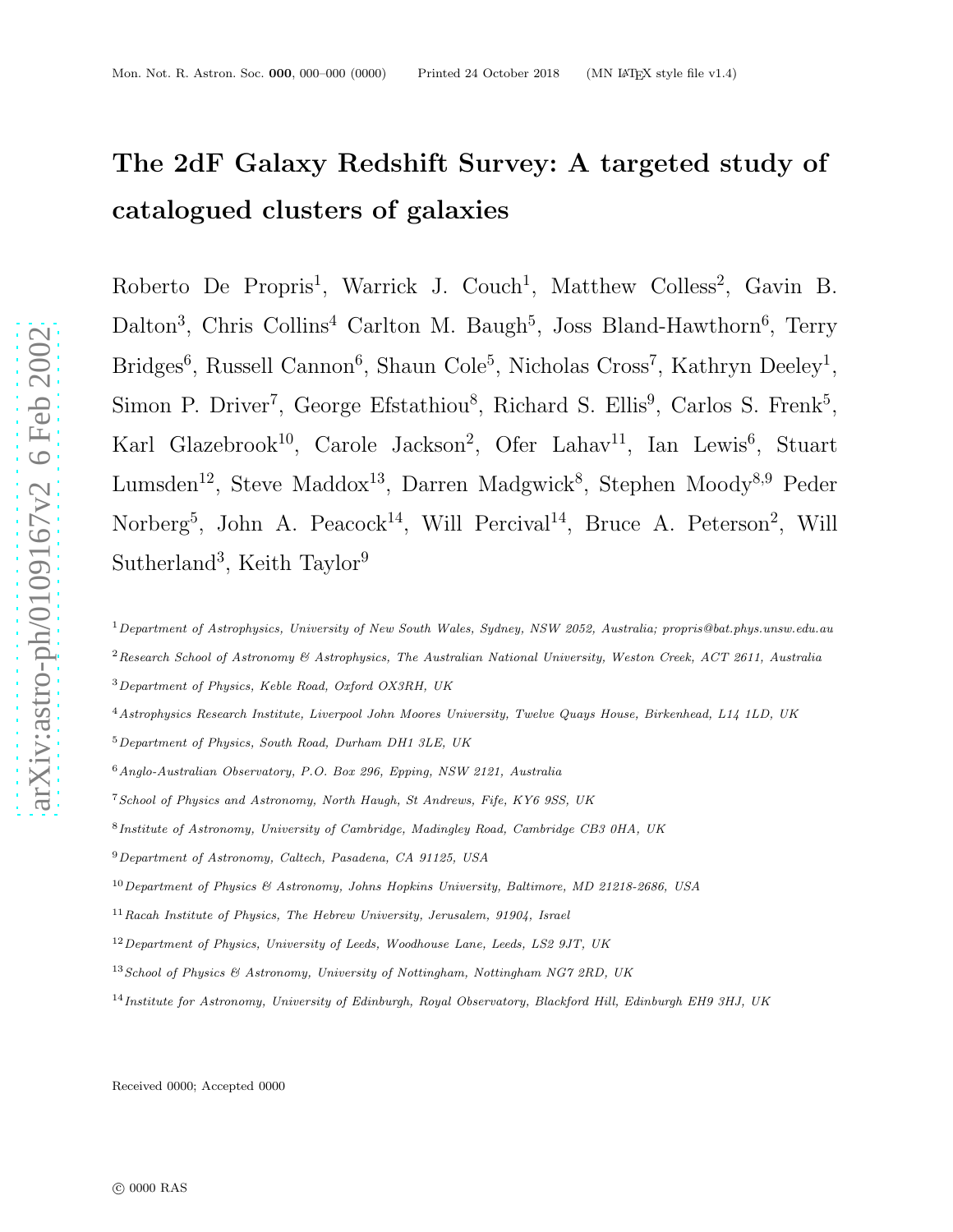### ABSTRACT

We have carried out a study of known clusters within the 2dF Galaxy Redshift Survey (2dFGRS) observed areas and have identified 431 Abell, 173 APM and 343 EDCC clusters. Precise redshifts, velocity dispersions and new centroids have been measured for the majority of these objects, and this information has been used to study the completeness of these catalogues, the level of contamination from foreground and background structures along the cluster's line of sight, the space density of the clusters as a function of redshift, and their velocity dispersion distributions. We find that the Abell and EDCC catalogues are contaminated at the level of about 10%, whereas the APM catalogue suffers only 5% contamination. If we use the original catalog centroids, the level of contamination rises to approximately 15% for the Abell and EDCC catalogues, showing that the presence of foreground and background groups may alter the richness of clusters in these catalogues. There is a deficiency of clusters at  $z \sim 0.05$  that may correspond to a large underdensity in the Southern hemisphere. From the cumulative distribution of velocity dispersions for these clusters, we derive an upper limit to the space density of  $\sigma > 1000 \text{ km s}^{-1}$  clusters of  $3.6 \times 10^{-6} \text{ h}^3 \text{ Mpc}^{-3}$ . This result is used to constrain models for structure formation; our data favour low-density cosmologies, subject to the usual assumptions concerning the shape and normalization of the power spectrum.

Key words: Astronomical data bases: surveys – Galaxies: clusters: general – Galaxies: distances and redshifts –Cosmology: observations

# 1 INTRODUCTION.

Rich clusters of galaxies are tracers of large-scale structure on the highest density scales and therefore are important and conspicuous 'signposts' of its formation and evolution. While observational studies of the structure and dynamics of rich clusters have by practical necessity had to assume them to be isolated, spherically-symmetric systems, recent massive N-body simulations of large-scale structure growth (e.g. the VIRGO consortium; Colberg et al. 1998) have shown a much more complex picture. Clusters are seen to be located at the intersections of the intricate pattern of sheets, filaments and voids that make up the galaxy distribution. They are formed through the episodic accretion of smaller groups and clusters via collimated infall along the filaments and walls (e.g. Dubinski 1998 and references therein). As a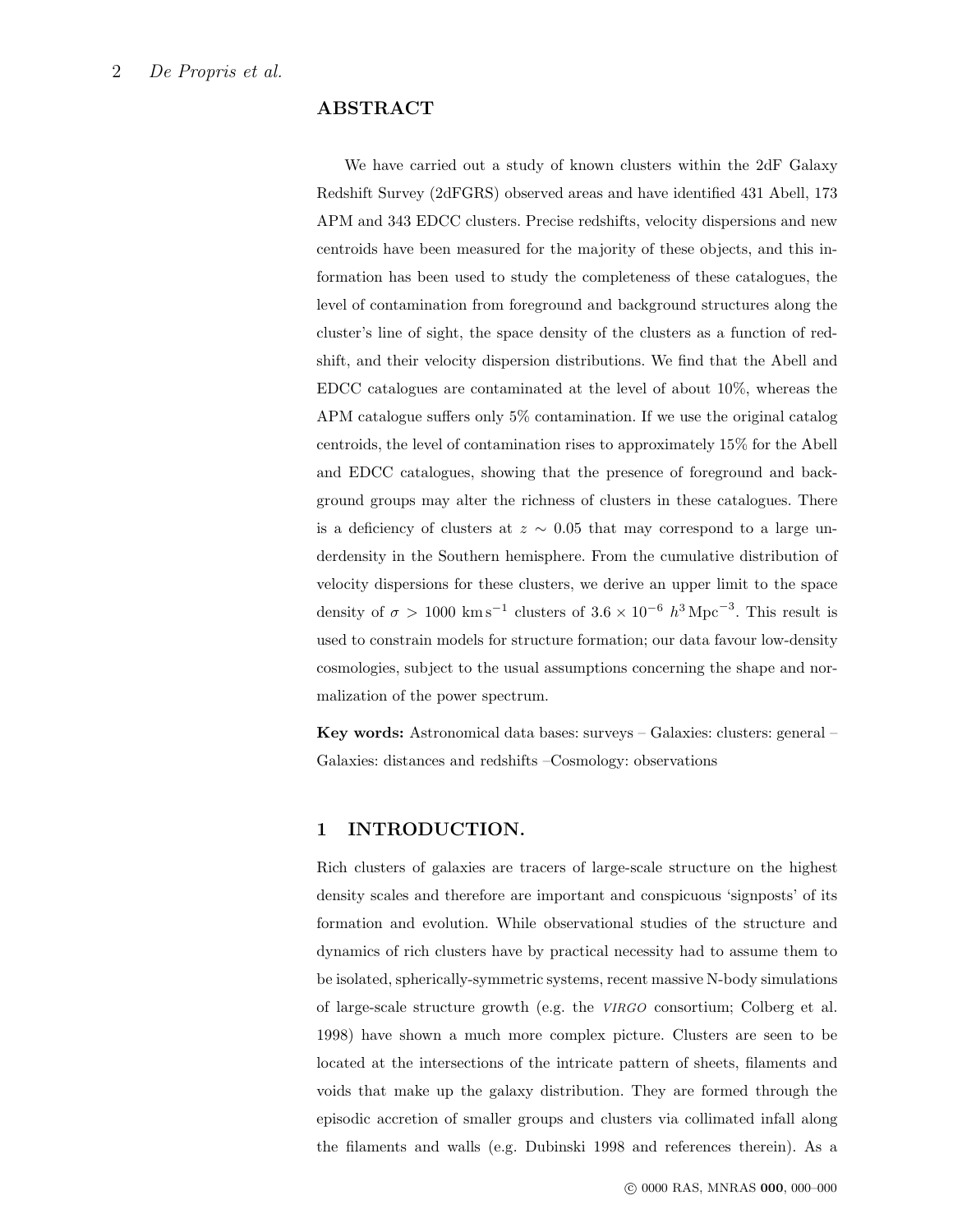result of this process, the large-scale structure that surrounds the cluster gets imprinted upon it, both structurally (on smaller scales) and dynamically.

Testing the predictions of the theoretical work, observationally, has not been easy since it requires large quantities of photometric and (in particular) spectroscopic data covering entire clusters and their surrounding regions. However, with the 2dF Galaxy Redshift Survey (2dFGRS; Colless 1998, Maddox et al. 1998) – the largest survey of its kind to be undertaken – this problem can be addressed in a significant way. The large ( $\sim 10^7 h^{-3}$  Mpc<sup>3</sup>) and continuous volumes of space mapped by the survey together with its close to 1-in-1 sampling of the galaxy population, will ensure that it includes a large and representative collection of rich clusters, each of which is well sampled spatially over the desired large regions. Ultimately, when the survey is complete, it will be used in itself to generate a new 3D-selected catalogue of rich clusters, using automated and objective detection algorithms.

The main purpose of this paper is to undertake a preliminary study of catalogued clusters using these data and take a first look at such issues as: the reality of 2D-selected clusters such as those in the Abell catalogue, the incidence of serious projection effects and contamination by foreground and background systems, the space density of clusters and its variation as a function of redshift, richness and cluster velocity dispersion. An additional by-product of the paper is to present new redshift and velocity dispersion measurements for the clusters, updating existing data in some cases and providing completely new data in others. This will be used as the basis catalogue for an analysis of: composite cluster galaxy luminosity functions and their variation with cluster properties; spectrophotometric indices and their dependence on local density; the star formation rates of galaxies in clusters and their surroundings; the X-ray temperature – velocity dispersion relation, a study of bulk rotation in clusters and other applications, which will be presented in separate papers. In addition, this study will help define the nature of Abell clusters in 3D space, so that objective cluster finding algorithms (to be applied to the 2dF database upon completion of the survey) may be tailored to recover this catalogue.

Our focus on the space density of clusters is motivated by the fact that the abundance of clusters provides a probe of the amplitude of the fluctuation power spectrum on characteristic scales of approximately 10  $h^{-1}$  Mpc – corresponding to the typical cluster mass of  $\sim 5 \times 10^{14} h^{-1} M_{\odot}$ . Once the average density is determined, the cluster abundance can provide constraints on the shape of the power spectrum. A well known example of this is the observation that the Standard Cold Dark Matter (CDM) model, normalized to match the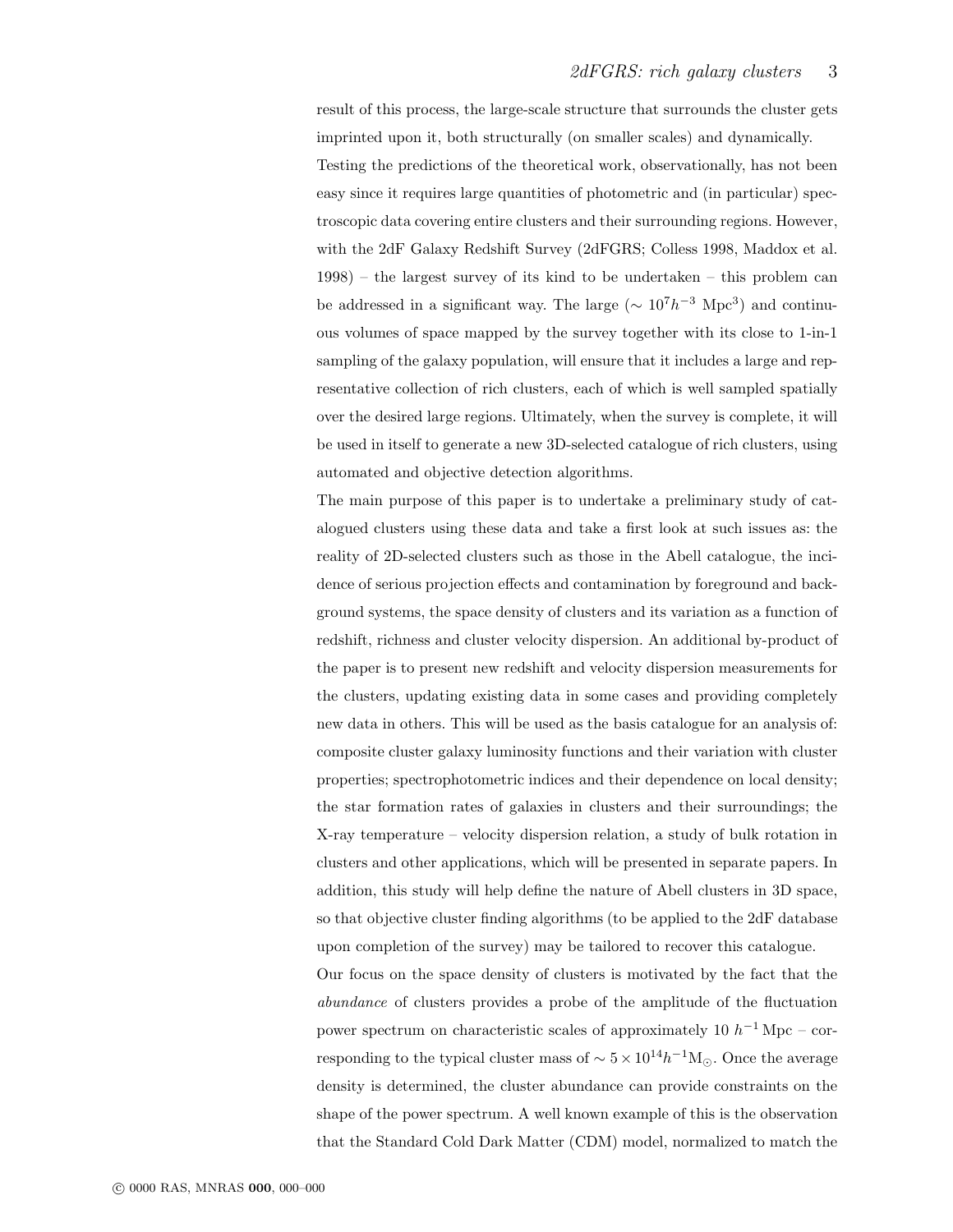cosmic microwave background anisotropies from the COBE experiment, predicts an abundance of clusters in excess by one order of magnitude over the observations.

The cluster mass function may therefore be exploited as a cosmological test; however, determination of cluster masses is generally difficult. For this reason, the distribution of velocity dispersions has often been used as a surrogate (e.g. Crone & Geller 1995). In particular, the more massive, higher velocity dispersion clusters, are less likely to suffer from biases and incompleteness, and their space density may provide constraints on models for the formation of large scale structure. Previous work indicates that clusters with  $\sigma > 1000$  km s<sup>−1</sup> are relatively rare (e.g. Mazure et al. 1996 and references therein). Depending on the normalization and shape of the fluctuation spectrum, this can be used to constrain cosmological parameters. In most common models, the rarity of these objects is taken to imply a low value of the matter density.

The plan of the paper is as follows: In Section 2, we give a brief overview of the 2dFGRS observations. Section 3 then describes the selection of clusters for this study and how the members in each were identified using the 2dFGRS data; we derive redshifts and velocity dispersions for a sample of objects with adequate data. In section 4 we address the issues of contamination of the cluster catalogues and selection of appropriate samples for comparison with theoretical models. This is followed in Section 5 by a determination of the space density of the different sets of catalogued clusters studied here, and then in Section 6 we analyse this quantity as a function of cluster velocity dispersion, comparing it with cosmological models. Finally, a summary of our results is given in Section 7. A cosmology with  $H_0 = 100 h \text{ km s}^{-1} \text{ Mpc}^{-1}$  and  $\Omega_0 = 1$  is adopted throughout this paper.

## 2 OBSERVATIONS

The observational parameters of the 2dFGRS are described in detail elsewhere (Colless et al. 2001) and so only a brief summary is given here: The primary goal of the 2dFGRS is to obtain redshifts for a sample of 250 000 galaxies contained within two continuous strips (one in the northern- and the other in the southern-galactic cap regions) and 100 random fields, totalling  $\sim 2000 \deg^2$ in area, down to an extinction-corrected magnitude limit of  $b<sub>J</sub> = 19.45$ . The input catalogue for the survey is based on the APM catalogue published by Maddox et al. (1990a,b), with modifications as described in Maddox et al. (2001, in preparation).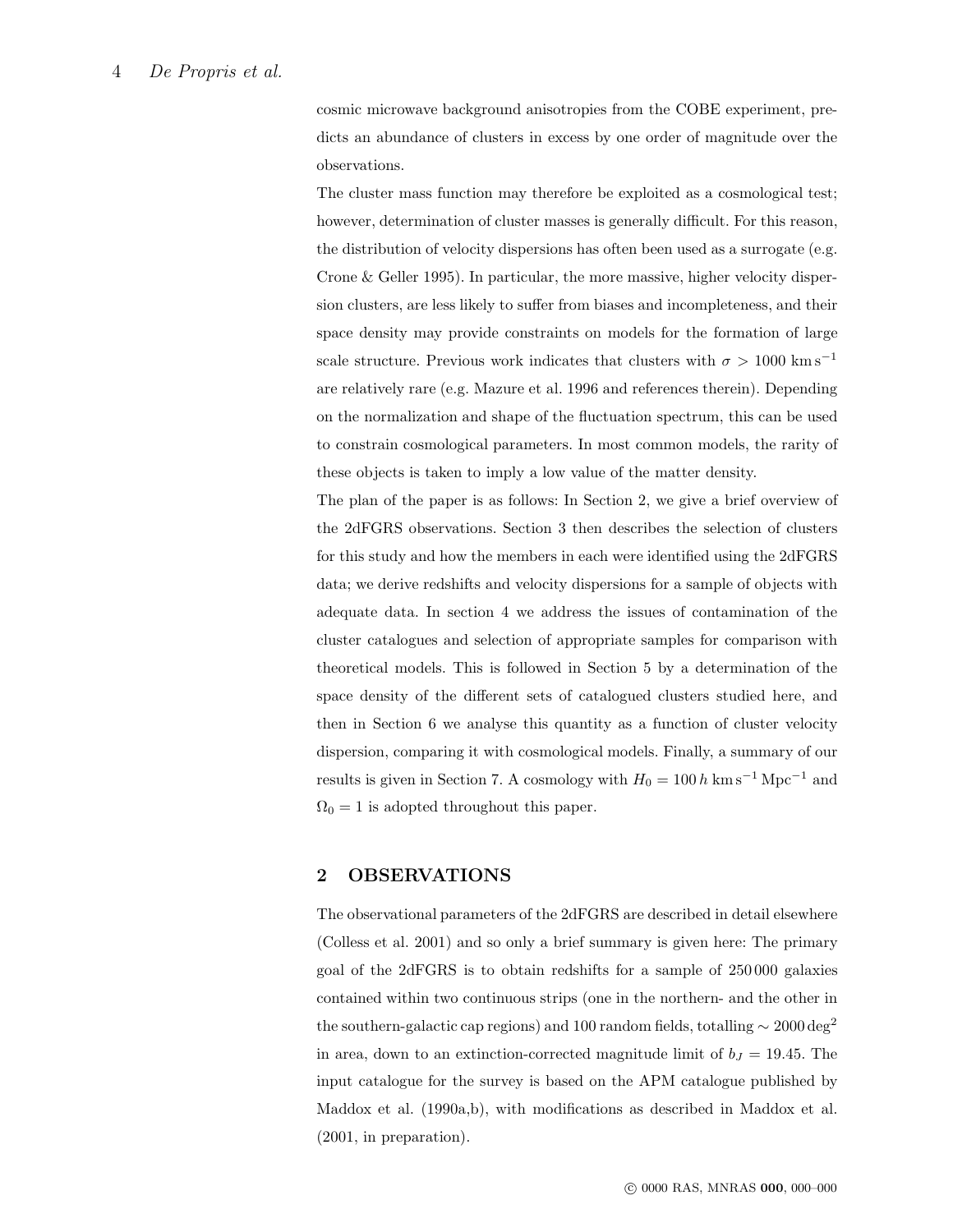Observations are carried out at the 3.9 m Anglo-Australian Telescope (AAT), using the Two-degree Field (2dF) spectrograph, a fibre-fed instrument capable of obtaining spectra for 400 objects simultaneously over a two-degree field (diameter). The instrument is described in Lewis et al. (2001, in preparation). For the 2dFGRS, 300 line/mm gratings blazed in the blue are used, yielding a resolution of  $\sim 9 \text{ Å}$  FWHM and a wavelength range of 3500-7500Å. To date, the observing efficiency, accounting for weather losses and instrument downtime, has averaged ∼ 50%, with the overall redshift completeness running at  $\sim$  95%, based on a typical exposure time (per field) of 3600 s. The spectra are all pipeline reduced at the telescope, with redshifts being measured using a cross-correlation method and subject to visual verification in which a quality index  $Q$ , which ranges between 1 (unreliable) and 5 (of highest quality), is assigned to each measurement. As of July, 2001, we had collected 195, 497 unique redshifts, including 173, 084 galaxies with good quality spectra (the sample used here). The balance of objects consists of galaxies with poor spectra and stars misclassified as galaxies.

### 3 CLUSTER SELECTION AND DETECTION

### 3.1 The cluster catalogues

Clusters for our study were sourced from the catalogues of Abell (Abell 1958; Abell, Corwin & Olowin 1989, hereafter ACO), the APM (Dalton et al. 1997) and EDCC (Lumsden et al. 1992).

Abell and collaborators selected clusters from visual scans of Palomar Observatory Sky Survey red plates and from SERC-J plates. For each cluster, a counting radius was assigned, equivalent to 1.5  $h^{-1}$  Mpc (the Abell radius), adopting a redshift based on the magnitude of the  $10^{th}$  brightest galaxy  $(m_{10})$ . The number of cluster galaxies between  $m_3$  and  $m_3+2$ , where  $m_3$  is the magnitude of the third brightest galaxy, was then used to assign a richness parameter, after subtracting an estimate for background and foreground contamination. Abell (1958) used a local background from areas of each plate with no obvious clusters, whereas ACO employed a universal background derived from integration of the local luminosity function.

Both the APM and EDCC use machine-based magnitude-limited galaxy catalogues from the UK Schmidt plates. A full description of the APM selection algorithm is given by Dalton et al. (1997). The APM cluster survey used an optimized variant of Abell's selection algorithm which uses a smaller radius to identify clusters and a richness estimate which is coupled to the apparent dis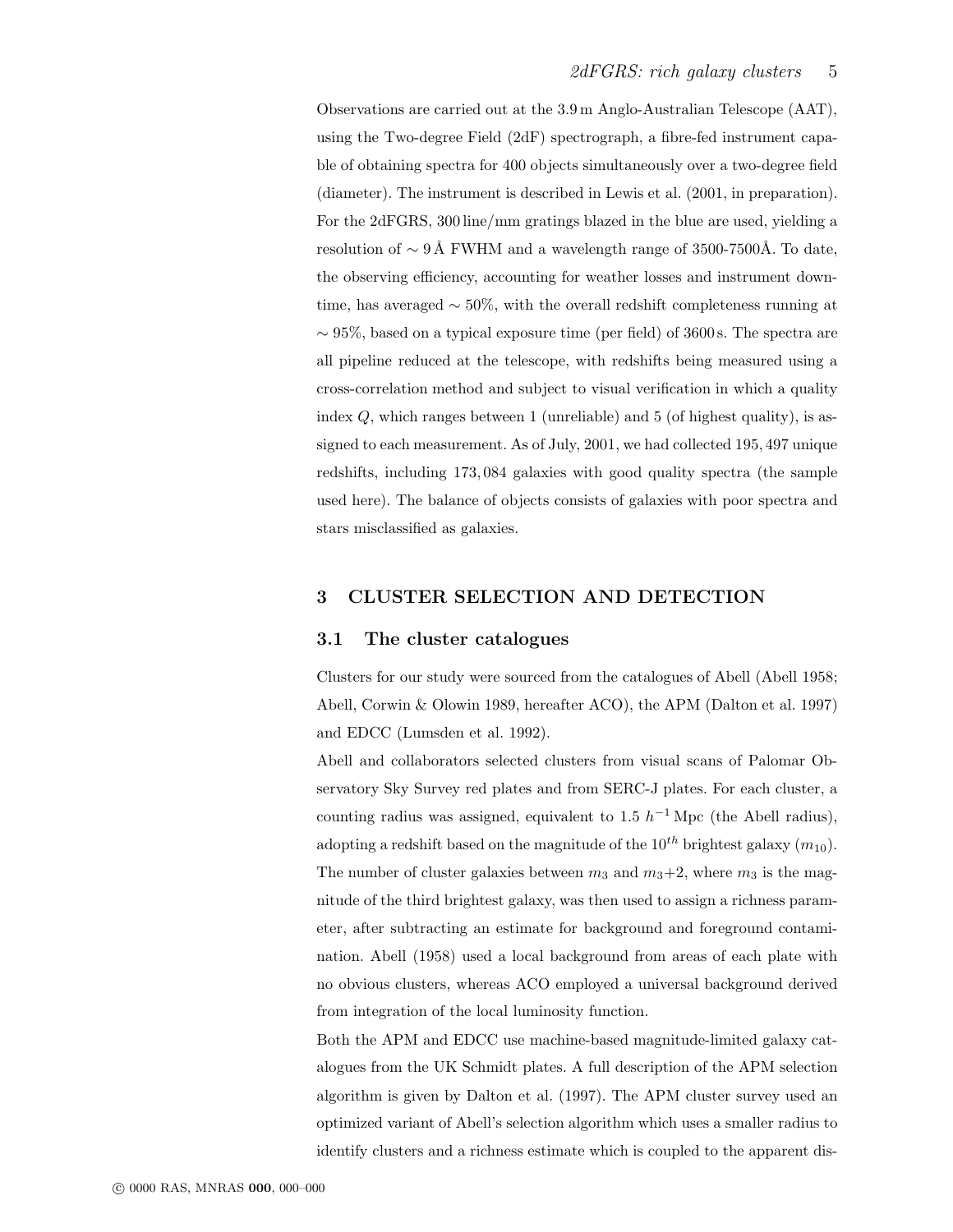tance to compensate for the effects described by Scott (1956). This produces richness and distance estimates for the APM clusters which are found to be robust, and which give well-defined estimates of the completeness limits for the catalogue. The large-scale properties of the final 2-D catalogue are found to be consistent with the observed 3-D distribution (Dalton et al. 1992).

Lumsden et al. (1992) adopt an approach similar to Abell; they bin their data in cells and lightly smooth the distribution to identify peaks, using a procedure akin to that of Shectman (1985). EDCC clusters are then related to the Abell catalogue, with the catalogue listing a richness class and magnitudes for the first, third and tenth ranked galaxies.

By nature of its visual selection, the Abell catalogue is somewhat subjective, and prone to contamination from plate-to-plate variations and chance superpositions. Lucey (1983) and Katgert et al. (1996) estimate that about 10% of the clusters with richness class  $R \geq 1$  suffer from contamination, whereas Sutherland (1988) argues for a 15–30% level of contamination over the entire sample, including the poorer clusters. Here contamination is defined as the presence of foreground or background structure that substantially boosts the apparent richness of the system, in some cases allowing the inclusion in the catalogue of objects that would not satisfy the minimum richness criterion. This definition is, of course, somewhat arbitrary and subjective; we adopt a somewhat more quantitative definition when we examine the issue of contamination later in the paper. Sutherland & Efstathiou (1991) also infer the presence of significant spurious clustering in the Abell catalogues due to completeness variations between plates, although they do not quantify this further.

Both the APM and the EDCC claim to be more complete than the Abell catalogue, especially for poor clusters, and to be less affected by superposition and contamination. The EDCC claims to be complete for all clusters within the context of the stated selection criteria; EDCC is built to imitate the Abell catalogue and a comparison shows that about 50% of the clusters are in common between the two catalogues. The APM uses a smaller counting radius than Abell and is claimed to be more complete for poorer clusters and to be more objectively selected (Dalton et al. 1997).

# 3.2 Cluster identification and measurement

We searched the 2dFGRS catalogue for clusters whose centroid, as given in the above catalogues, lay within 1 degree of the centre of one of the observed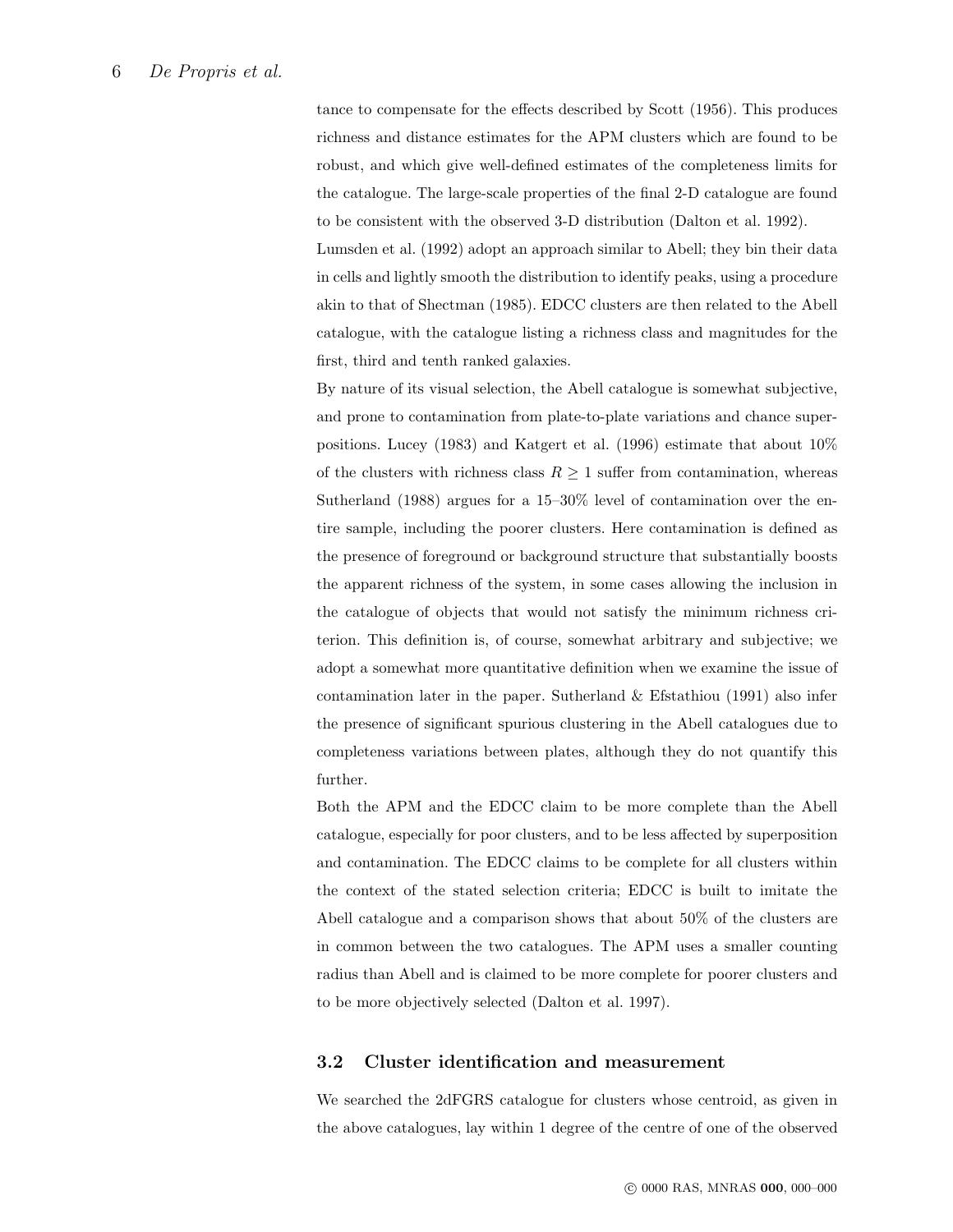survey tiles. In doing so, our policy was to consider all clusters in each of the three catalogues without any pre-selection based on richness or distance class or any other property. The Abell catalogue is, in theory, limited to clusters with  $z < 0.2$ ; however, it includes clusters with estimated redshifts that are substantially higher (e.g. Abell 2444 in the sample being considered here). Although theses objects may well be too distant for 2dFGRS to detect, they are included in our Tables nonetheless, since it is generally difficult to estimate cluster redshifts a priori.

If the centroid of a catalogued cluster was found in one of the 2dFGRS tiles, we then searched the 2dFGRS redshift catalogue for objects within a specified search radius of the cluster centroid. The search radius used was that particular to the catalogue from which the cluster originated. This isolates a cone in redshift space containing putative cluster members along with foreground and background galaxies. We then inspected the Palomar Observatory Sky Survey (POSS) plates for the brightest cluster galaxy: in most cases this was a typical central cluster elliptical with optical morphology consistent with a brightest cluster galaxy and could therefore be easily identified as the cluster centre. Where this was not possible, in some clusters, we adopted the brightest cluster member with an image consistent with early-type morphology. We repeated our search procedure to produce more accurate lists of candidate members.

An important consideration in this context, is the adaptive tiling strategy used in 2dF observations (Colless et al. 2001). Here, complete coverage of the survey regions is achieved through a variable overlapping (in the Right Ascension direction) of the 2dF tiles. In the direction of rich clusters where the surface density of galaxies is high, more overlap is clearly required. Hence we have to tolerate some level of incompleteness in the peripheries of our fields at this stage of the survey; this is a temporary situation, the implications of which will be discussed later in this section. In Table 1 we quote the completeness, viz. the fraction of 2dFGRS input catalogue objects within our search radius whose redshifts have been measured for each cluster field.

### 3.3 Cone Diagrams

This transformation of the projected 2D distribution of galaxies upon the sky (and which the identification of a cluster was based) into a 3D one, presented us with three general cases as far as cluster visibility was concerned: (i) The cluster was easily recognizable as a distinct and concentrated collection of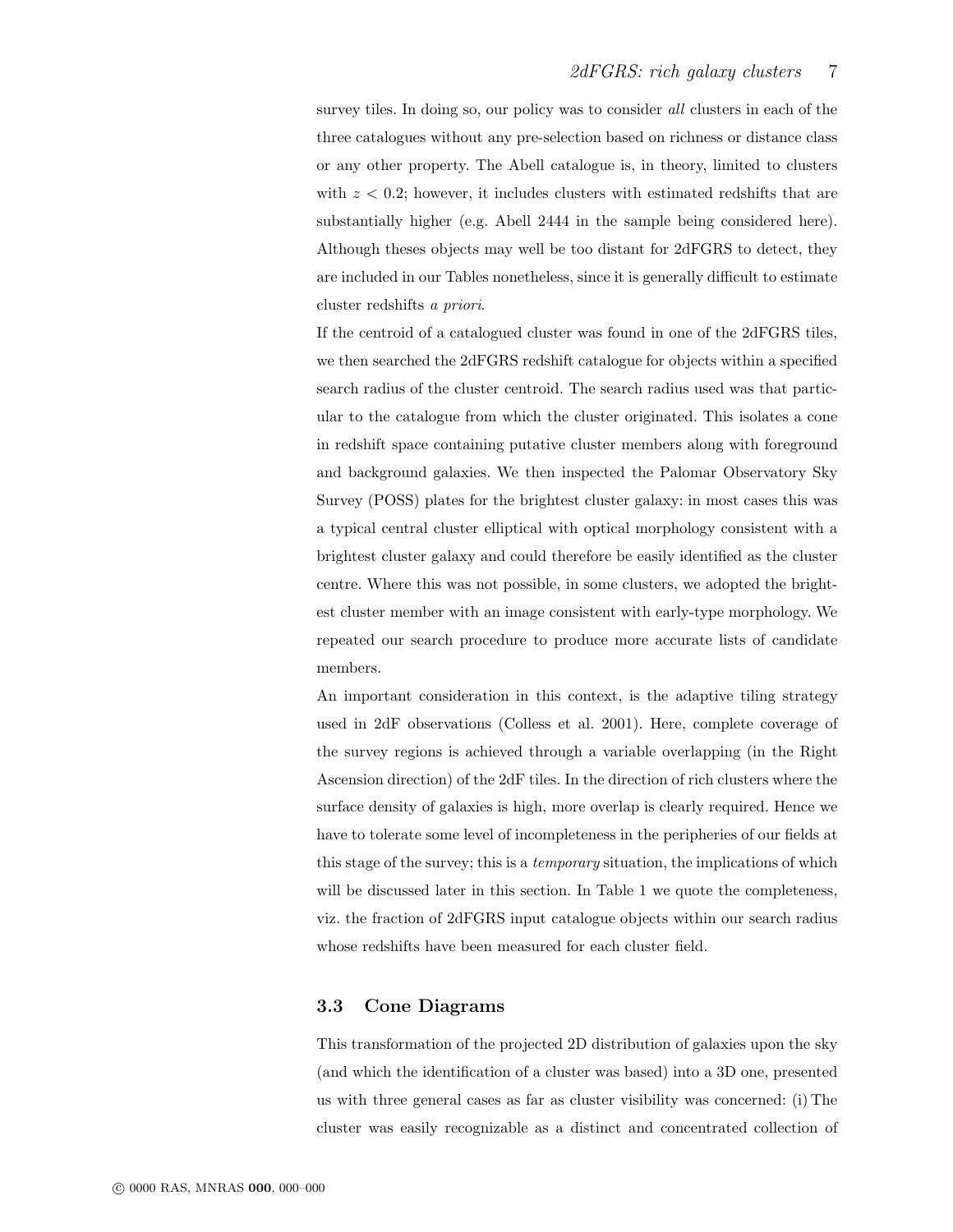galaxies along the line of sight with no ambiguity at all in its identification. Cone diagrams for three such examples (A0930, A3880 and S0333) are shown in Fig. 1. (ii) Several concentrations of galaxies were found along the line of sight. Where one was particularly dominant, then cluster identification was generally unambiguous, but foreground and background contamination was clearly significant. Two such examples (A1308, A2778) are shown in Fig. 2. If the different concentrations were of similar richness then cluster identification became ambiguous and required further analysis via our redshift histograms (see below). An example of such a case (S0084) is also shown in Fig. 2. (iii) There were no clearly defined concentrations of galaxies at all within the cone and the cluster, at this stage, could not be identified. Three such examples (A2794, A2919, S1129) are shown in Fig. 3, where the 'cluster' appears in redshift space to be a collection of unrelated structures. Note that the opening angles of the cone diagrams are far larger than the search radius, corresponding to a metric radius of 6 Mpc for the adopted cosmology; this is done in order to show both the cluster and its surrounding large-scale structure. In contrast, the redshift histograms that we now discuss have been constructed from objects just within the search radius, in order to facilitate identification of the cluster peak.

To consolidate and quantify our cluster identifications, redshift histograms of the galaxies within the Abell radius were constructed and examined. These are also included in Figs 1–3 for each of the cone diagrams that are plotted. For the ambiguous case (ii) types, where the redshift histogram contained multiple and no singly dominant peaks (see A2778 in Fig. 2), the peak closest to the estimated redshift of the cluster was taken to be our identification. In none of the case (iii) situations did the redshift distribution allow us to identify a significant peak. All peaks that were found in the direction of each cluster are listed in Table 1. Notes indicate the presence of fore/back-ground systems.

### 3.4 Redshifts and Velocity Dispersions

Mean redshifts and velocity dispersions were calculated from the redshift distributions, not only for the identified clusters but also for all the other significant peaks seen. In doing so, we followed the approach of Zabludoff, Huchra & Geller (1990; ZHG) to identify and isolate cluster members. The basis of this method is that (as shown in the redshift histograms in Figures 1–3) the contrast between the clusters and the fore/back-ground galaxies is quite sharp.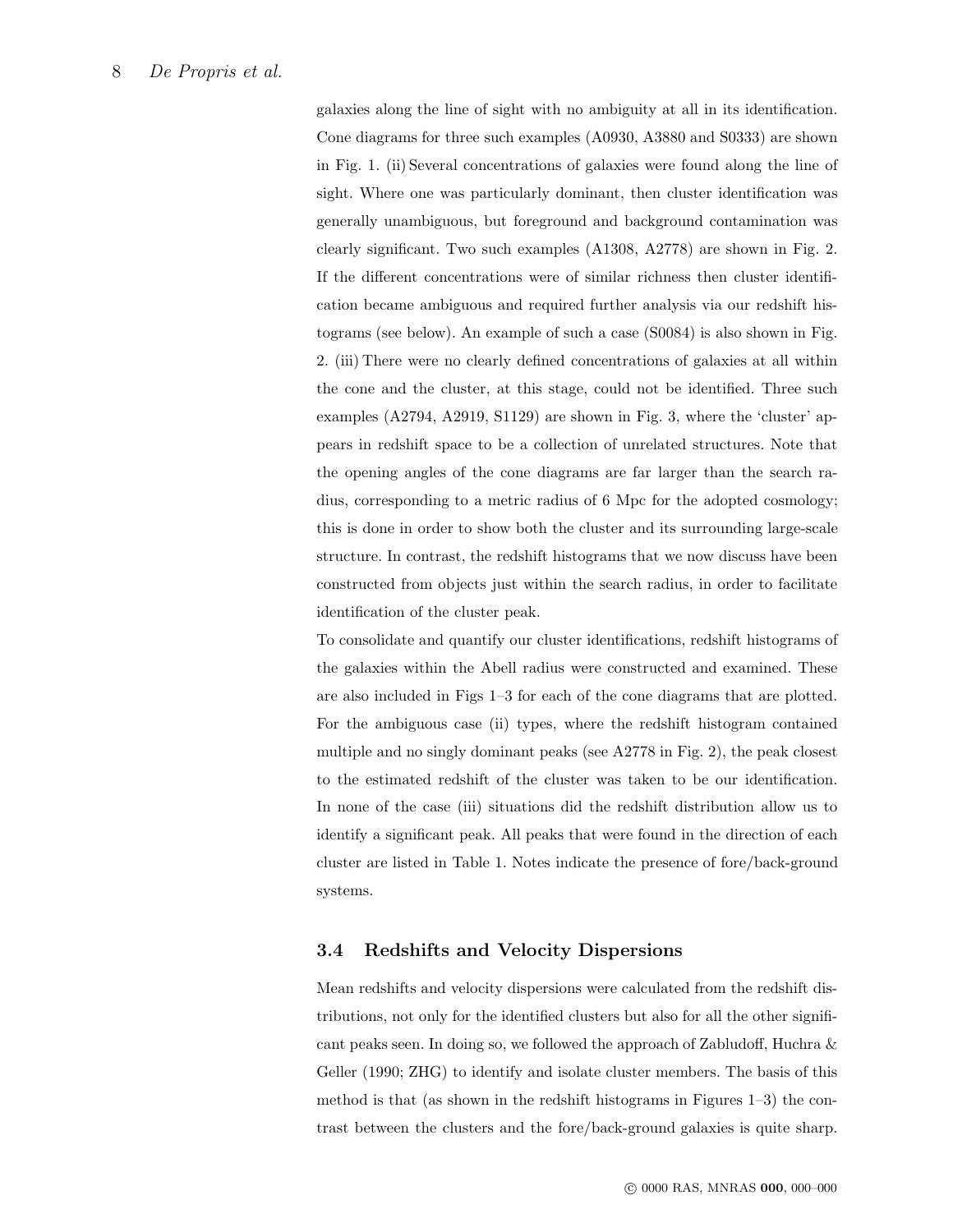Therefore, physical systems can be identified on the basis of compactness or isolation in redshift space, i.e., on the gaps between the systems: in this latter case, if two adjacent galaxies in the velocity distribution are to belong to the same group, their velocity difference should not exceed a certain value, the velocity gap. ZHG use a two-step scheme along these lines, in which first a fixed gap is applied to define the main system and then a gap equal to the velocity dispersion of the system is applied to eliminate outlying galaxies. The choice of the initial gap depends somewhat on the sampling of the redshift survey: e.g., ZHG use a 2000 km s<sup>-1</sup> gap. In order to avoid merging well separated systems into larger units (as we are better sampled than ZHG) we adopt a 1000 km s<sup>-1</sup> gap. The choice of 1000 km/s was found to be optimum in that it (i) avoids merging sub-cluster systems into a large and spurious single system, and (ii) is large enough to avoid fracturing real systems into many smaller groups. We also note that the value of 1000 km/s that was used, is consistent with previous work and such a value is borne out by the distribution of velocity separations in the cluster line of sight pencil beams (cf., Katgert et al. 1996) and is operationally simpler than implementing a friends-of-friends algorithm. In principle this choice may introduce a bias with redshift, as the luminosity functions are less well sampled for more distant clusters, and this is the reason why most of our analysis below is carried out on the nearer portion of the sample.

The redshift bounds of the 'peak' corresponding to the cluster were set by proceeding out into the tails on each side of the peak centre until a velocity separation between individual galaxies of more than  $1000 \text{ km s}^{-1}$  was encountered. In other words, we define the cluster peak as the set of objects confined by a 1000 km s<sup> $-1$ </sup> void on either side in velocity space. The peak can have any width in velocity space, but is required to be isolated in redshift space. We then calculated a mean redshift and velocity dispersion for the galaxies in the peak and ranked them in order of redshift separation from the mean value. We next identified the first object on either side of the mean whose separation in velocity from its neighbour (closest to the mean) exceeded the velocity dispersion, and then excised all objects further out in the wings of the distribution. The mean redshift and velocity dispersion were then recalculated following the prescription of Danese, de Zotti  $\&$  di Tullio (1980), which provide a rigorous method to estimate mean redshifts, velocity dispersions and their errors based on the assumption that galaxy velocities are distributed according to a Gaussian.

If the final, excised sample contained fewer than 10 objects, a velocity dis-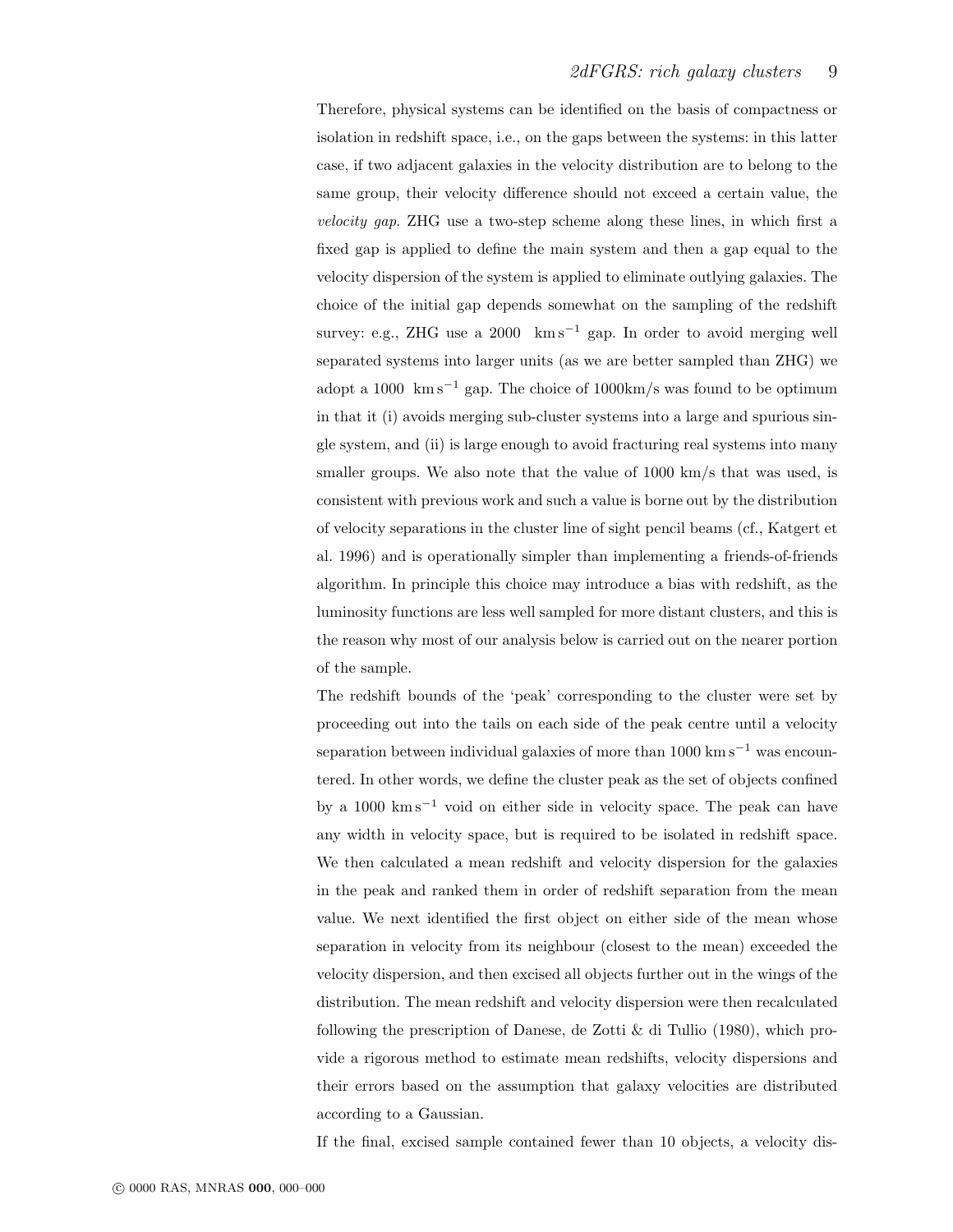persion was not calculated, since values based on such small numbers are too unreliable (Girardi et al. 1993). We quote the standard deviation of the mean in place of the velocity dispersion but make no use of it in our analysis. These clusters are, however, included in our tables below, and in our analysis of completeness and the space density of clusters presented in the following sections. By imposing this number threshold, we should also decrease our sensitivity to sampling variations (due to the increased fibre collisions in denser fields and therefore lower completeness for cluster fields).

This procedure is a simplified form of the 'gapping' algorithm suggested by Beers, Flynn & Gebhardt (1990). Previous work has generally employed the pessimistic  $3\sigma$  clipping technique of Yahil & Vidal (1977). One advantage is that the ZHG technique does not assume a Gaussian distribution of velocities and discriminates against closely spaced peaks, corresponding to a lower  $\sigma$  clip in the case of a pure normal distribution. On the other hand, the  $3\sigma$  clipping method is more effective at removing spurious high velocity dispersion objects when the fields are sparsely sampled. A comparison between the two methods has been carried out by Zabludoff et al al. (1993): while the results are usually consistent within the  $1\sigma$  error, there is a tendency for  $3\sigma$  clipping to yield somewhat lower velocity dispersions.

### 3.5 The Cluster Tables

Table 1 lists all unique clusters detected (where unique means detected in a single catalogue, avoiding counting objects more than once if they are present in more than one catalog: the order of preference is Abell, APM and EDCC). This includes 1149 objects (including double or triple systems where more than one identifiable cluster or group is present in the line of sight) and 753 single clusters (i.e. assuming only one of the eventual multiple systems corresponds to the catalogued cluster). Of these 413 are in the Abell/ACO catalogues, 173 in APMCC and 343 in EDCC. The structure of the table is as follows: column 1 is the identification, columns 2 and 3 are cross-identifications in other catalogues, columns 4 and 5 the RA and Dec of the cluster centroid (see above), column 6 the redshift we derive along with its error, column 7 the velocity dispersion, column 8 the number of cluster members, and column 9 the redshift completeness (expressed as a percentage) in the 2 degree (diameter) tile the cluster is located. Column 10 contains essential notes. Literature data are from the recent compilations of Collins et al. (1995), Dalton et al. (1997) and Struble & Rood (1999), unless noted. The first few lines of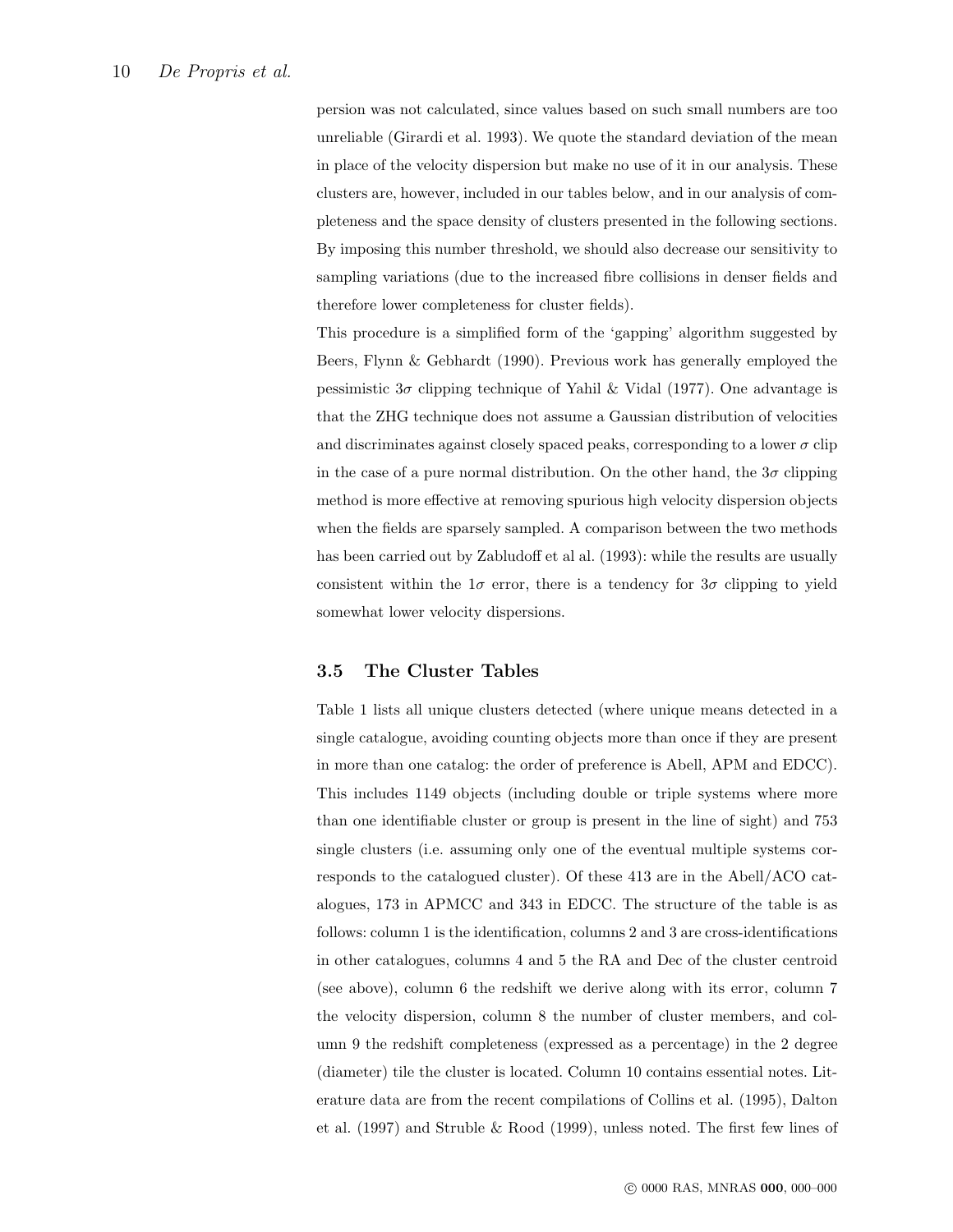

Figure 1. Cone diagrams and redshift histograms for the fields centred on Abell 0930, 3880 and S0333 (from left). The aperture is a circular one with radius corresponding to 6 Mpc at the cluster redshift.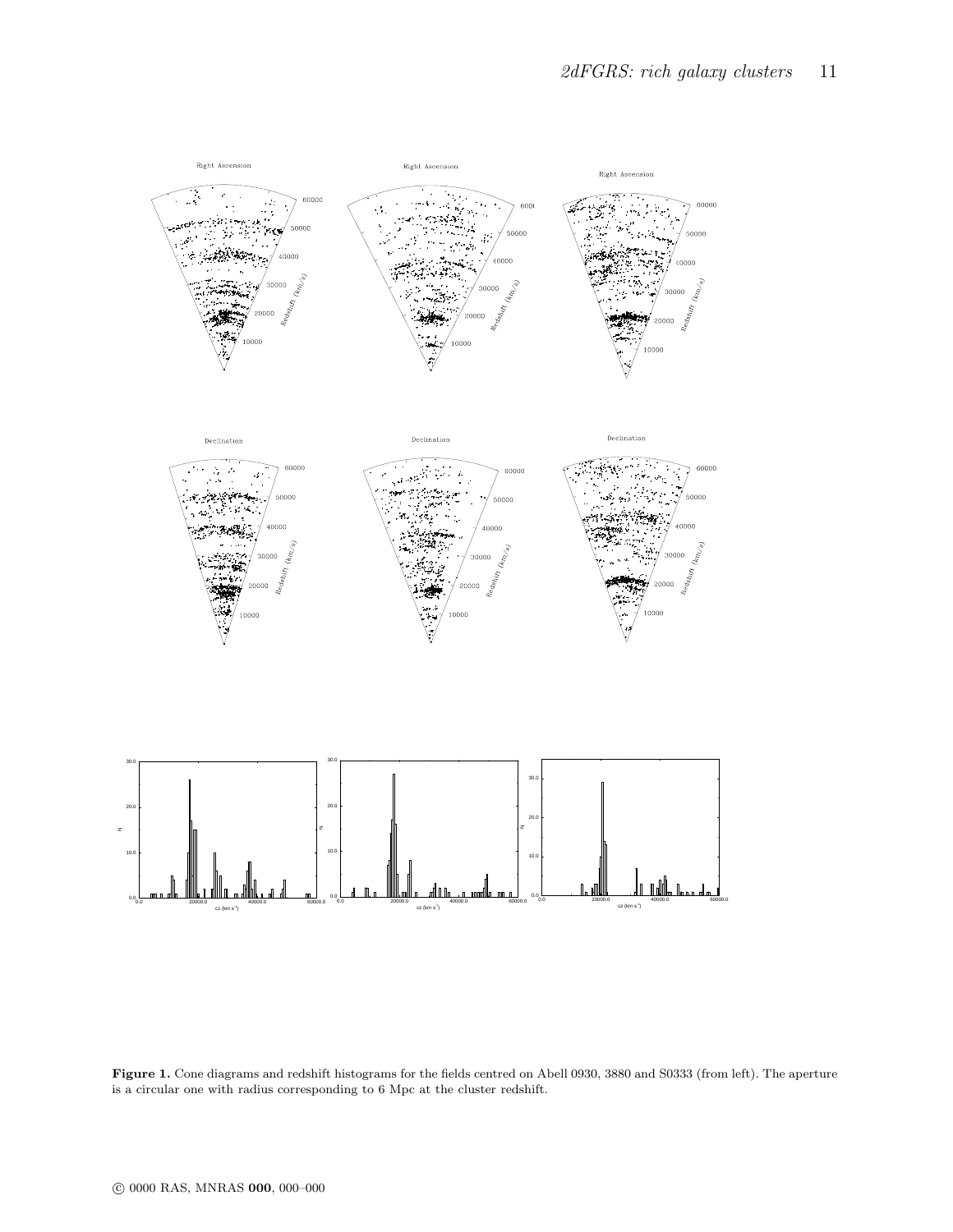

Figure 2. Cone diagrams and redshift histograms for the fields centred on Abell 1308, 2778 and S0084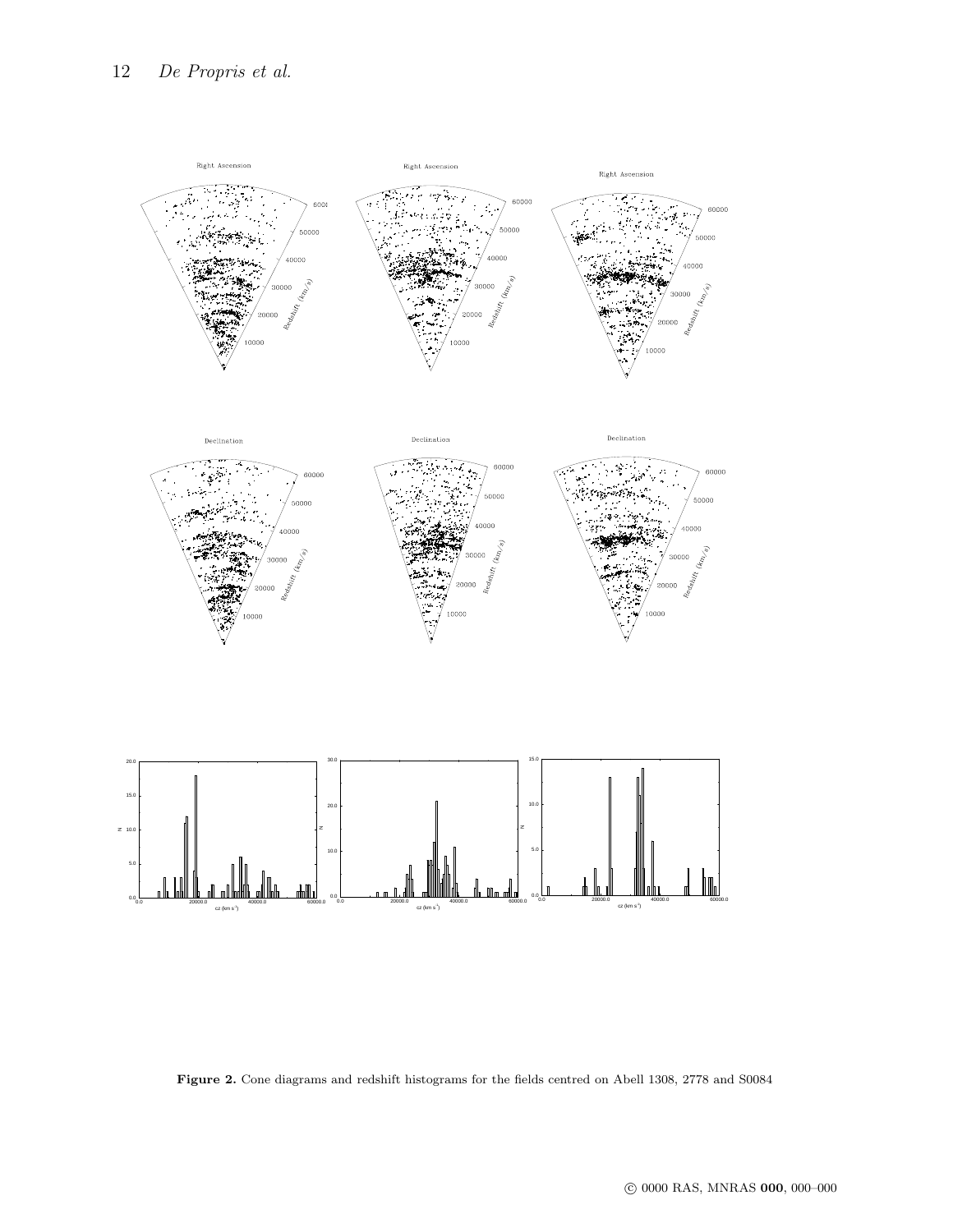

Figure 3. Cone diagrams and redshift histograms for the fields centred on Abell 2794, 2919 and S1129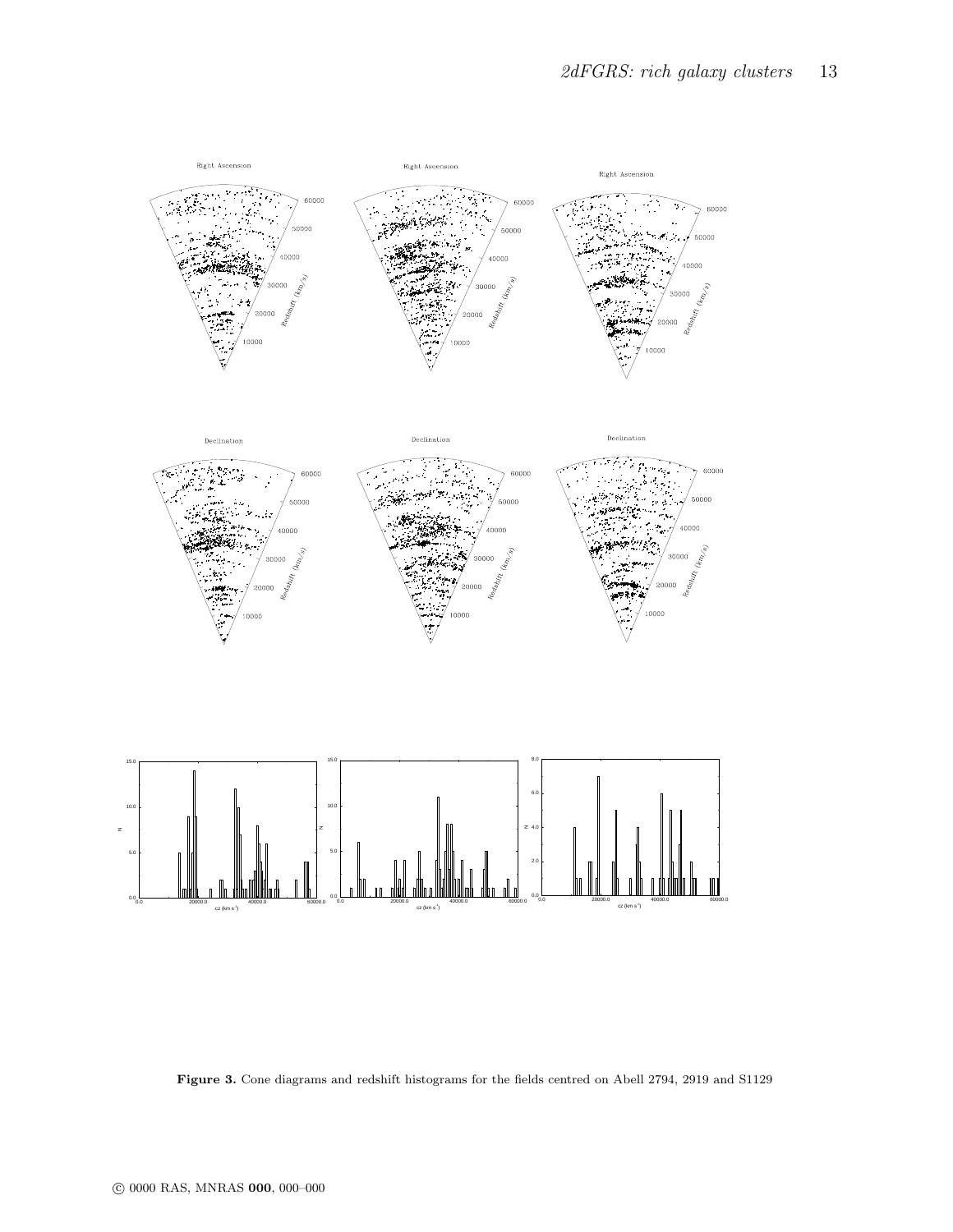#### 14 *De Propris et al.*

Table 2. Summary of Cluster Identifications

| Catalogue | $N$ (clusters)          | N(Redshifts) | $N(\sigma)$ |
|-----------|-------------------------|--------------|-------------|
| Abell     | 413 (42 APM, 133 EDCC)  | 263          | 208         |
| APM       | 173 (42 Abell, 50 EDCC) | 84           | 75          |
| EDCC.     | 343 (133 Abell, 50 APM) | 224          | 174         |

the table are printed here: the entire table is available in ASCII format from [http://bat.phys.unsw.edu.au/](http://bat.phys.unsw.edu.au/~propris/clutab.txt)∼propris/clutab.txt

Having assembled the cluster redshifts, measured both here using the 2dFGRS data and previously by other workers, we can compare the two to provide an external check on our new 2dFGRS values. We compare redshifts for clusters which have more than 6 measured members in 2dFGRS. To avoid confusion, we only consider clusters with a single prominent peak, since in the cases where more than one structure is present in the beam, the identification with the cluster is ambiguous. This comparison is shown graphically in Fig. 4 where we see a good one-to-one relationship between the two. Formally we find a mean difference between ours and other redshift measurements of  $\Delta cz =$  $89 \pm 307$  km s<sup>-1</sup>. This excludes a small number of objects where the 2dF and literature redshift disagree by large values: such cases appear to occur when the cluster centroid in the original catalogue is misidentified or when only one or two galaxies are used to derive the previously published redshift.

Finally, in Table 2 we summarize the total numbers of clusters from each catalogue found within the 2dFGRS. It is important to stress that the sum of these totals does not represent the number of unique clusters that are studied here, since there is some overlap between the 3 different cluster catalogues (although we have analysed them separately according to the definitions of each catalogue – see above). We show the level of overlap by listing alongside the totals for each catalogue – in column 2 of Table  $2-$  the numbers of these clusters that are also found in the other 2 catalogues.

About one third (32%) of all Abell clusters are identified with an EDCC cluster and 10% with an APM cluster. Conversely, 24% of APM clusters have an Abell and 29% an EDCC counterpart. For EDCC, 39% of clusters are also identified in Abell and 15% in the APM. Note that this comparison is confined to just the southern strip and does not include any of the clusters in the original Abell (1958) catalogue.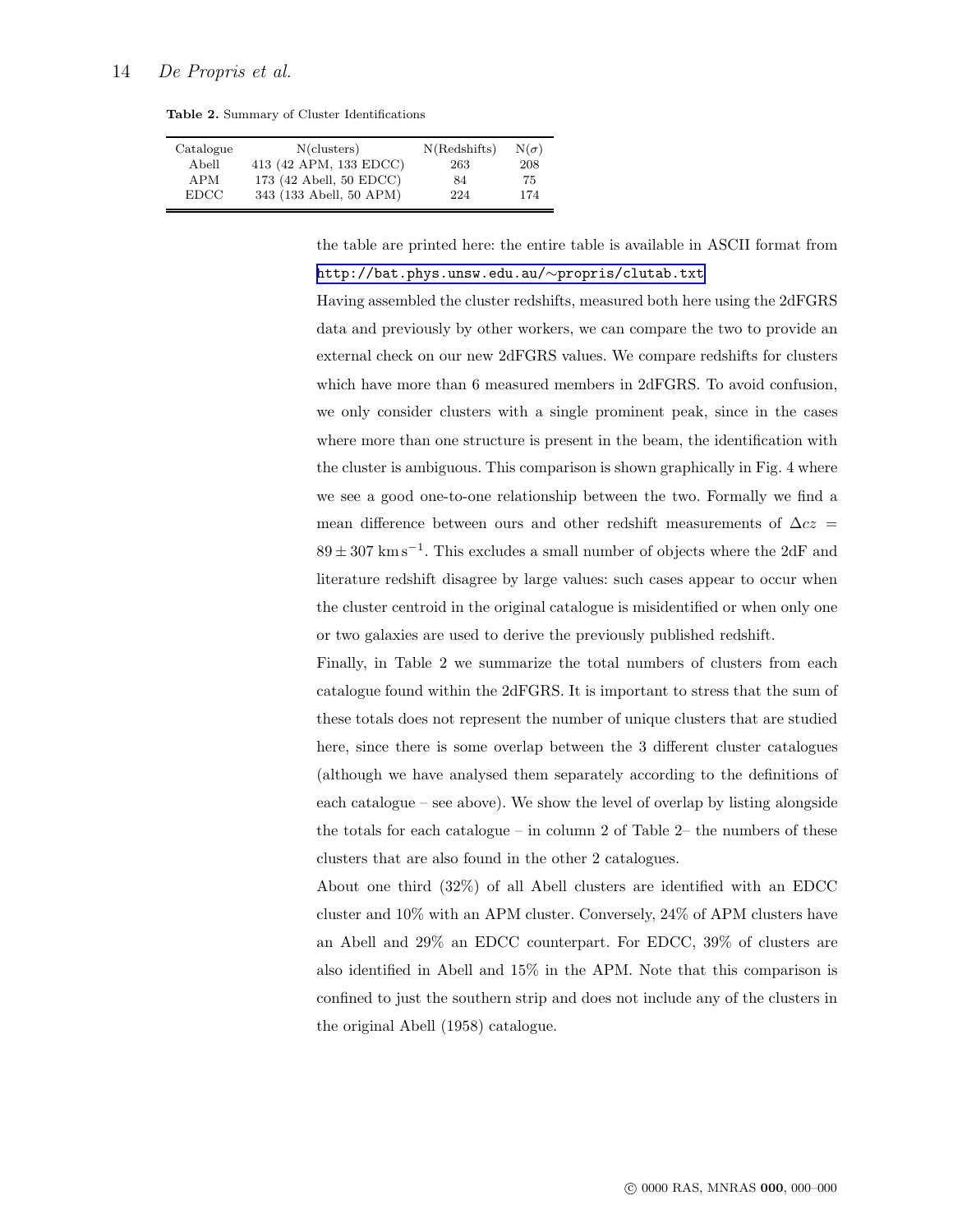| Abell    | <b>APM</b> | EDCC       | RA(1950)                   | Dec(1950)                      | $c\boldsymbol{z}$ | $\sigma$                     | $\overline{N}$ (gal) | Completeness |
|----------|------------|------------|----------------------------|--------------------------------|-------------------|------------------------------|----------------------|--------------|
|          |            |            |                            |                                |                   |                              |                      |              |
| 0015     | 030        | 419        | 00:12:46.96                | $-26:19:38.2$                  | $36035 \pm 149$   | $497\substack{+167 \\ -115}$ | 11                   | 0.54         |
| 0118     |            | 495        | 00:52:32.38                | $-26.38.45.9$                  | $34283 \pm 157$   | $725\substack{+160 \\ -117}$ | 23                   | 0.58         |
| 0157     |            |            | 01:08:45.20                | $-14:44:28.5$                  | 31167             | 392                          | $\boldsymbol{9}$     |              |
| 0159     |            |            | 01:09:30.00                | $-15:22:00.0$                  |                   |                              |                      |              |
| 0176     |            |            | 01:17:04.46                | $-08:24:39.2$                  | 41317             | 304                          | 9                    |              |
| 0206     |            | 562        | 01:26:07.79                | $-25:52:48.8$                  | 61876             | 553                          | 6                    | 0.56         |
| 0210     |            | 569        | 01:29:52.03                | $-26:15:38.2$                  | $40638 \pm 213$   | $854_{-155}^{+226}$          | 17                   | 0.82         |
| 0214     |            |            | 01:32:19.25                | $-26:22:29.0$                  | 40140             | 449                          | 9                    | $0.82\,$     |
| 0214     |            | 576        | 01:32:02.54                | $-26:21:39.7$                  | 48019             | 629                          | 8                    | 0.82         |
| $\ldots$ | $\ldots$   | $\cdots$   | .                          | $\ldots$                       | $\cdots$          | $\ldots$                     | $\ldots$             | $\cdots$     |
|          | 917        | 332        | 23:38:58.49                | $-29.30.49.6$                  | $15358 \pm 62$    | $503^{+51}_{-58}$            | 77                   | 0.89         |
|          | 922        |            | 23:43:08.70                | $-29:41:26.0$                  |                   |                              |                      | 0.91         |
|          | 929        |            | 23:46:53.06                | $-27:17:06.0$                  | $33073 \pm 101$   | $415\substack{+107 \\ -84}$  | 21                   | $\rm 0.81$   |
|          | 945        | 377        | 23:56:26.40                | $-32:09:31.6$                  |                   |                              |                      | 0.35         |
|          | 946        |            | 23:56:39.80                | $-30:56:28.0$                  |                   |                              |                      | 0.74         |
|          | 948        |            | 23:57:39.84                | $-25:27:53.9$                  | $25314 \pm 109$   | $433^{+117}_{-90}\,$         | 19                   | 0.42         |
|          |            | $\cdots$   | $\ldots$                   | $\sim$                         | $\ldots$          | $\cdots$                     | $\cdots$             | $\sim$       |
| $\cdots$ |            |            |                            |                                |                   |                              | 44                   | 0.77         |
|          | $\cdots$   |            |                            |                                |                   |                              |                      |              |
|          |            | 142        | 22:22:50.88                | $-31:27:17.9$                  | $84\,11\pm51$     | $274^{+63}_{-68}$            |                      |              |
|          |            | 142        | 22:22:45.48                | $-31:18:50.8$                  | $17437 \pm 49$    | $296^{+54}_{-58}$            | 53                   | 0.75         |
|          |            | 146<br>147 | 22:24:59.80<br>22:25:28.00 | $-24:03:54.5$<br>$-24:17:24.5$ |                   |                              |                      | 0.46<br>0.60 |

Table 1: Known clusters in 2dFGRS (extract)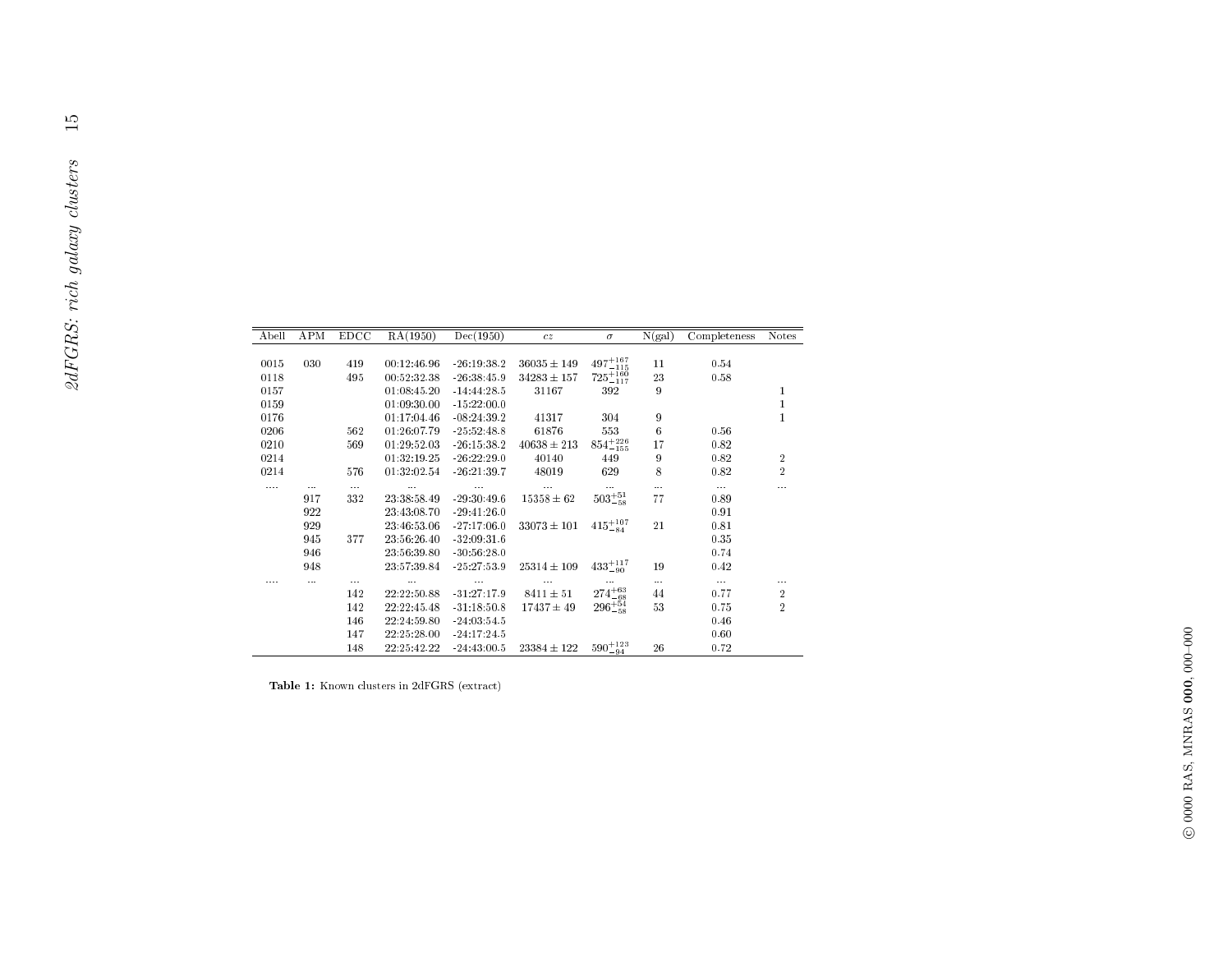

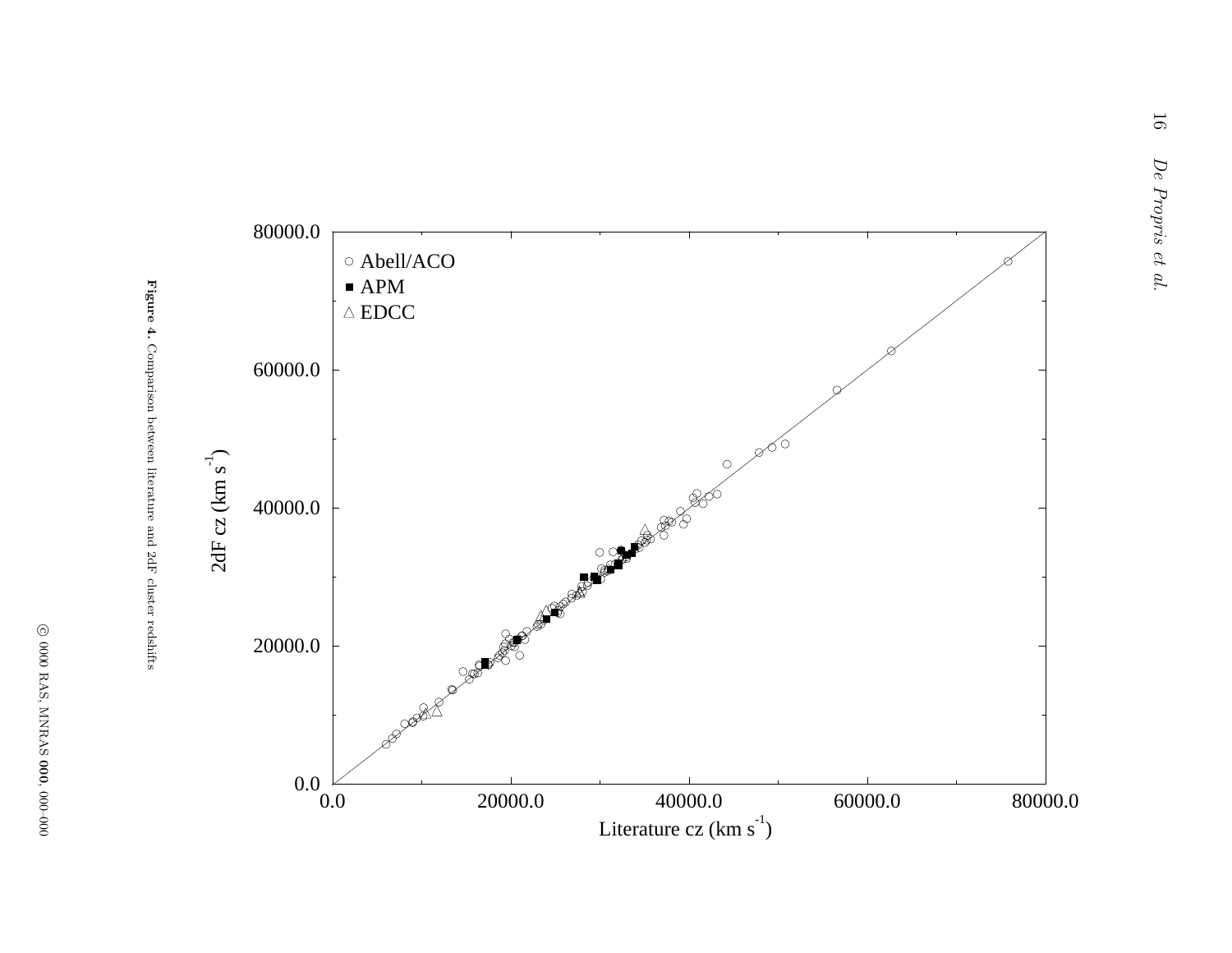# 4 CLUSTER COMPLETENESS AND CONTAMINATION

Important to any quantitative analysis based on the clusters found here is the need to identify volume-limited sub-samples, underpinned by a good understanding of the completeness of the input cluster catalogues and how the derived velocity dispersions maybe biased with redshift and cluster richness. We note in this regard that a properly selected 3D sample will be derived using automated group finding algorithms once the survey has reached its full complement of galaxies and the window function is more regular.

In order to derive estimates of completeness and contamination and normalize the space density of clusters to determine the distribution of velocity dispersions (Section 5 below), we need to define properly volume–limited samples and correct our observations for incompleteness deriving from the adopted window function and detection efficiency. Here we adopt two routes: the standard approach has been to define 'cuts' in estimated redshift space to derive a (roughly) volume limited sample, adopting a richness limit to insure that the sample will be reasonably complete. We first comment on the accuracy of estimated redshifts and any empirical relation that exists between estimated and true (2dFGRS) redshift; afterwards we use this relation and our redshifts together to determine an estimate for the space density of clusters and choose an adequately complete sample. We also adopt a more simplistic approach, determining the space density of all clusters for which we have redshifts. Although this sample is incomplete, by definition, it is strictly volume limited (also by definition) and provides a useful lower limit to the quantities of interest.

Previous studies which have targeted clusters from available 2D catalogues, have approached this problem by using appropriate cuts in richness and  $m_{10}$ . For example, the ENACS survey (Katgert et al. 1996) studied all  $R > 1$ Abell clusters with  $m_{10}$  < 16.9. This sample is approximately volume limited to  $z \sim 0.1$ , but incomplete in that it does not include all clusters with  $z < 0.1$ . Estimated redshifts have also been used to derive information on cosmology from analysis of the distribution of Abell clusters (e.g. Postman et al. 1985). It is therefore of interest to consider the accuracy of photometric redshift estimators via comparison with our more accurately determined 2dFGRS spectroscopic values.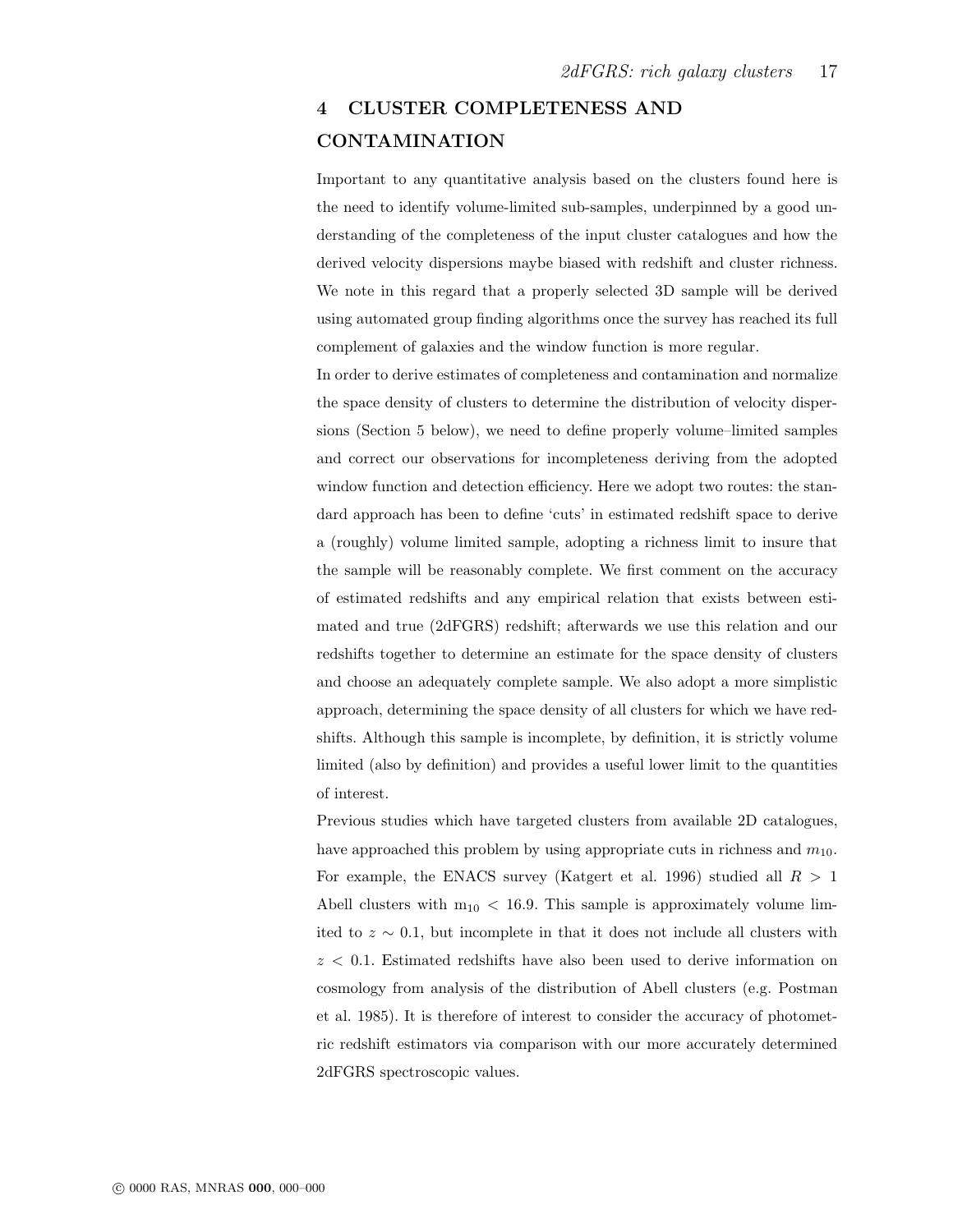### 4.1 The Abell/ACO Sample

Figure 5(a) plots estimated redshift (using the formulae in Scaramella et al. 1991) vs. 2dF redshift for the Abell sample. We see an acceptable linear relationship, with some tendency to saturate at very high redshifts (where the estimated redshift is slightly higher than the measured one).

Figure 5(b) shows what fraction of the catalogued clusters are in each of the different estimated redshift bins (width  $\Delta z = 0.02$ ), plus the fractional distributions for both those clusters identified in 2dFGRS and those that were missed. We see that we are reasonably complete to a redshift of about  $\sim 0.10$ and our completeness drops beyond that as cluster galaxies drop below the survey magnitude limit.

We split our sample at  $z = 0.15$  where approximately equal numbers of objects are missed or identified and plot the distribution of cluster richnesses (as measured from  $m_3 + 2$ ).

For objects with  $z_{est}$  < 0.15, the distributions of richnesses for identified and missed objects are similar [Figure 5(c)]. Surprisingly, this is also true for objects with  $z_{est} > 0.15$  in Figure 5(d). The fraction of missed objects in the  $z < 0.15$  group rises rapidly in the last two redshift bins. The similar richness distributions suggest that at least some of the missed objects are really spurious superpositions. We also plot the fractions of recovered and missed clusters as a function of completeness in each tile of 2dFGRS in Figure 6: we see no strong trend. We also divide the sample according to richness, at the median richness of the sample  $(R = 50)$ . Although there is a small tendency for poorer clusters to be missed in low 2dF completeness regions (as one would expect), we find no strong trend in this sense. This suggests that we would be able to find the clusters, if they are real. We calculate that about 25% of clusters in the  $z_{est}$  < 0.15 group are missed, which would be consistent with the estimate (van Haarlem, Frenk & White 1997) that about one third of all Abell clusters are actually superpositions of numerous small groups along the line of sight.

# 4.2 The APM Sample

We plot the estimated vs. measured redshift for the APM sample in Figure 7(a). The relationship is reasonably linear but the APM estimated redshifts saturate at  $z \sim 0.12$ . This effect derives from the magnitude limit used in the parent galaxy catalogues, where star-galaxy separation becomes unreliable at  $b_j \sim 20.5$ . Figure 7(b) shows the 2dFGRS detection success rate as a function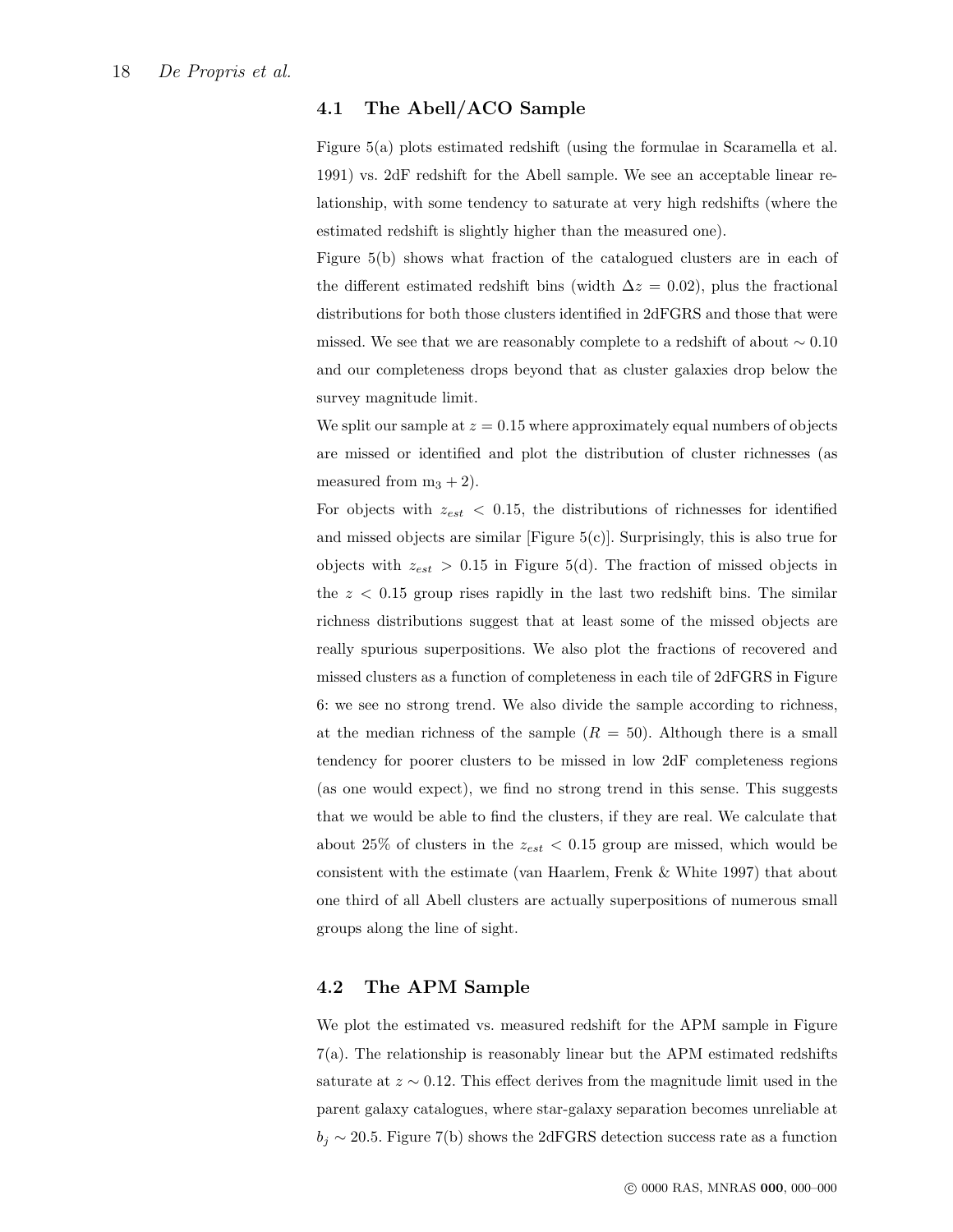

Figure 5. Data for the Abell sample. Panel (a) compares estimated and measured redshifts; panel (b) shows the fraction of clusters as a function of estimated redshift: the broad thin-lined histogram represents the catalogued clusters, the thick-lined histogram represents the clusters identified within 2dFGRS, and the thin-lined narrow bars represent clusters that were missed. Panels (c) and (d): as for panel (b), but the fractions are plotted as a function of richness for the  $z_{est} < 0.15$  and  $z_{est} > 0.15$ samples, respectively; here the thick-lined histogram represents the detected clusters while the thin-lined histogram represents the missed clusters.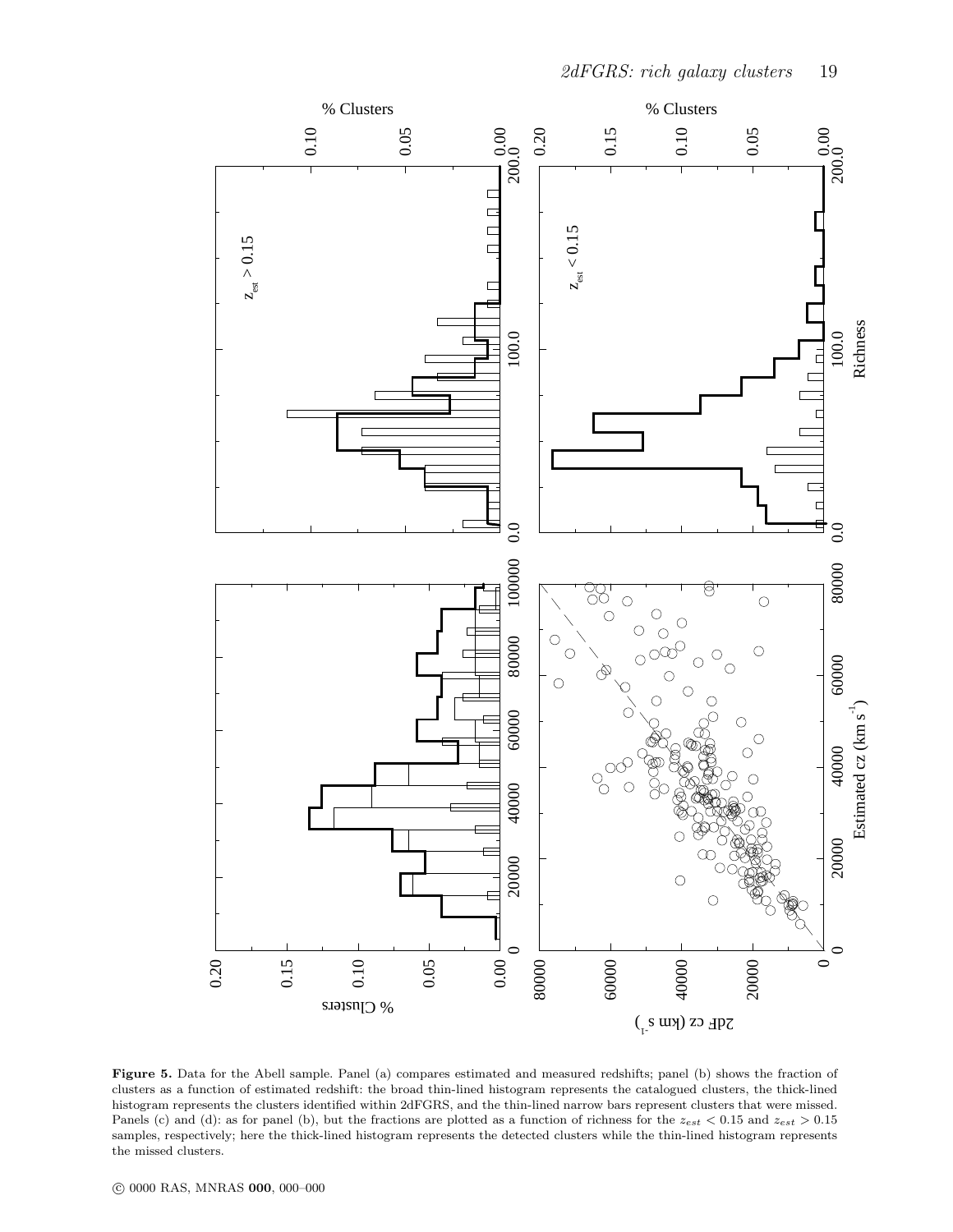

Figure 6. The same fractions as plotted in Fig. 5(b-d) for the sample of Abell clusters, but here plotted as a function of the redshift completeness in the 2dFGRS tile in which the cluster is located. The broad thin-lined histogram represents the catalogued clusters, the thick-lined histogram represents the clusters identified within 2dFGRS, and the thin-lined narrow bars represent clusters that were missed. We plot all clusters in the upper panel, those with  $R > 50$  in the middle and those with  $R<50$  in the lower panel.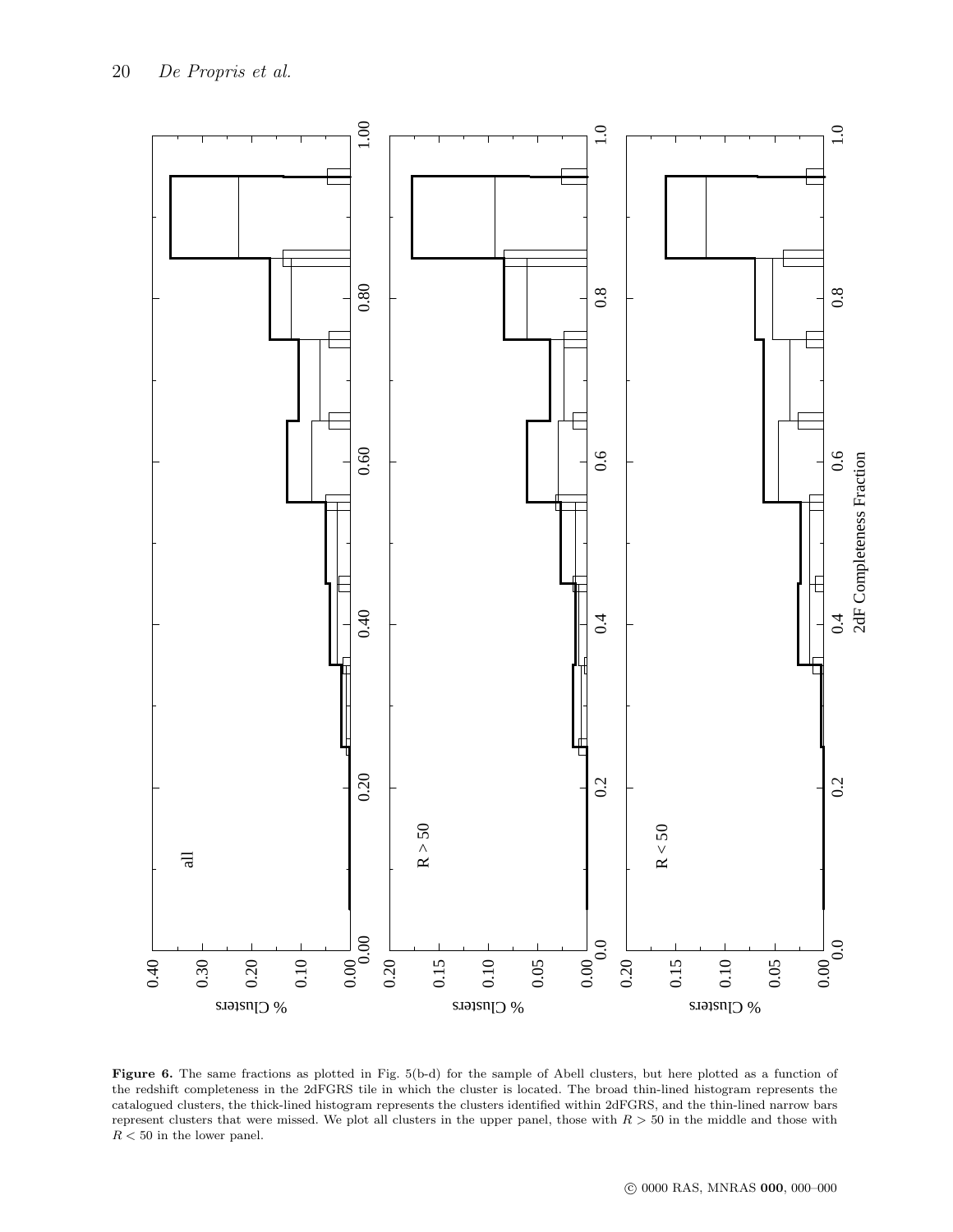of completeness in the 2dFGRS tile: we note that there is some tendency for APM clusters to be missed at low completeness. We plot the fractions of all catalogued clusters, those found and those missed for the APM in Figure 7(c) and we see that whereas the sample is complete to  $z < 0.07$ , clusters are increasingly missed at higher redshifts. The distribution of richnesses [Figure 7(d)] shows that most of the missed objects tend to be the poorer systems, as one would expect. The more homogeneous behaviour of the APM cluster catalogue (in terms of completeness as a function of redshift and richness) is probably a reflection of the more objective search algorithm used (cf. Abell's).

# 4.3 The EDCC Sample

We plot estimated vs. measured redshifts for the EDCC sample in Figure 8(a). Here we see that EDCC tends to systematically overestimate the cluster redshift. We tried to derive a more accurate formula for EDCC estimated redshifts based on the formalism of Scaramella et al. However, we see that the  $m_{10}$  indicator for EDCC saturates quickly and we are unable to determine a more accurate relation between estimated and true redshift. The distribution of completeness fractions in tiles for catalogued, recovered, and missed objects are shown in panel (b) where we see a trend for clusters to be missed in low completeness regions (as one would expect). Panel (c) shows the distributions as a function of estimated redshift: here we find little difference between the three classes of clusters. Panel (d) shows the richnesses: again, recovered and missed objects follow the same distributions.

### 4.4 Contamination of Cluster Catalogs

The broad relation that exists between estimated and true cz has been used in previous studies to define an estimated cz such that, given the spread in the relation, the sample will be approximately volume–limited within a specified cz, although it will not necessarily be complete. We now go through this exercise here, choosing limits rather conservatively in order to minimise the level of incompleteness. By way of example, we derive 'volume limited' cuts from estimated redshifts below and determine the level of contamination: we also use these relationships in the next section where we consider the space density of clusters.

For the Abell sample we choose a limit of  $z < 0.11$ , where we are reasonably complete. This includes 110 clusters with 100 redshifts. Of these 9 have significant foreground or background structure. Here and for the other clusters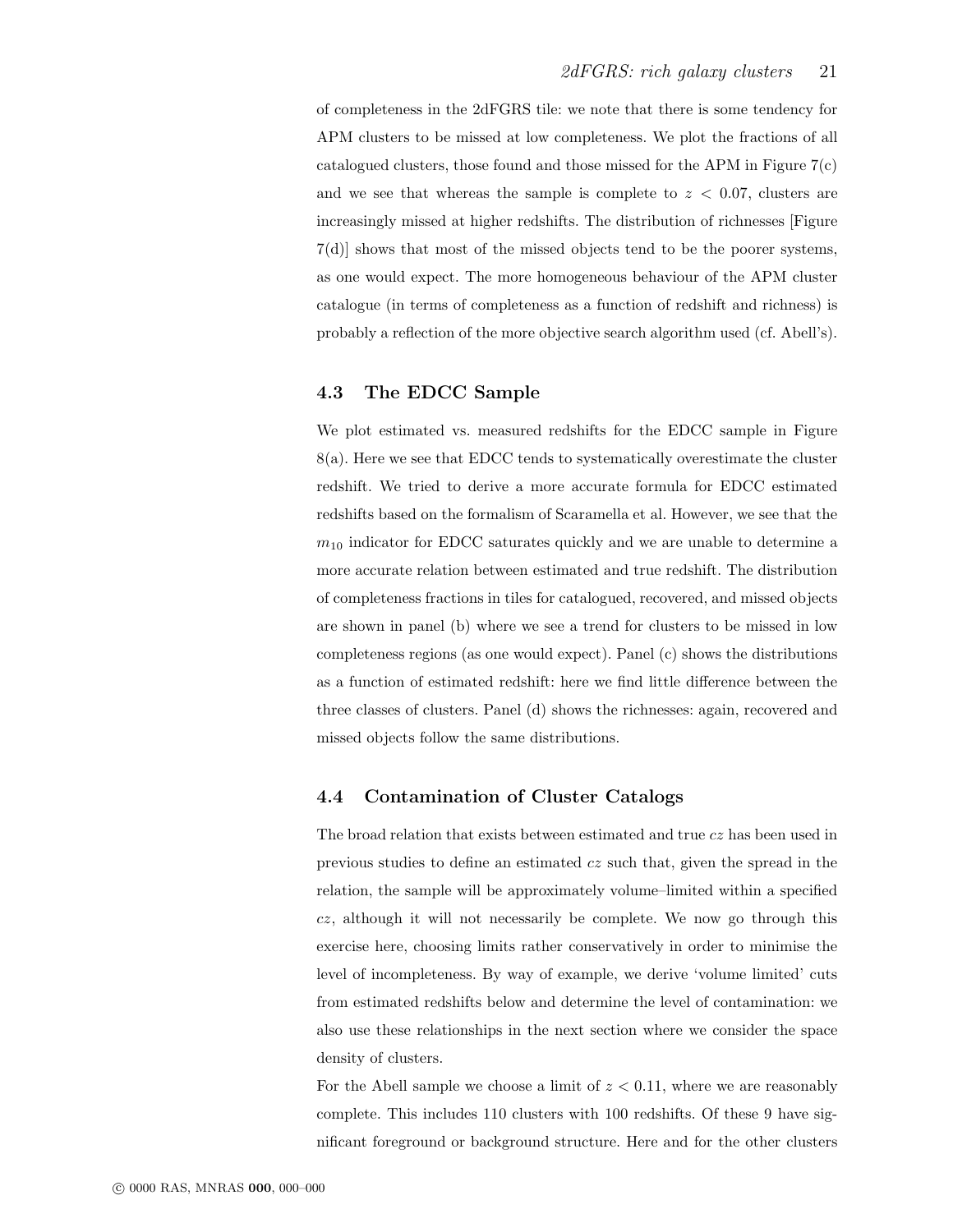

Figure 7. Data for the APM sample. Panel (a) compares estimated and measured redshifts; panel (b) shows the fraction of clusters as a function of estimated redshift: the broad thin-lined histogram represents the catalogued clusters, the thick-lined histogram represents the clusters identified within 2dFGRS, and the thin-lined narrow bars represent clusters that were missed. Panel (c): as for panel (b), but the fractions are plotted as a function of richness; here the thick-lined histogram represents the detected clusters while the thin-lined histogram represents the missed clusters. Panel (d): as for panel (b) but the fractions are plotted as a function of completeness in each tile.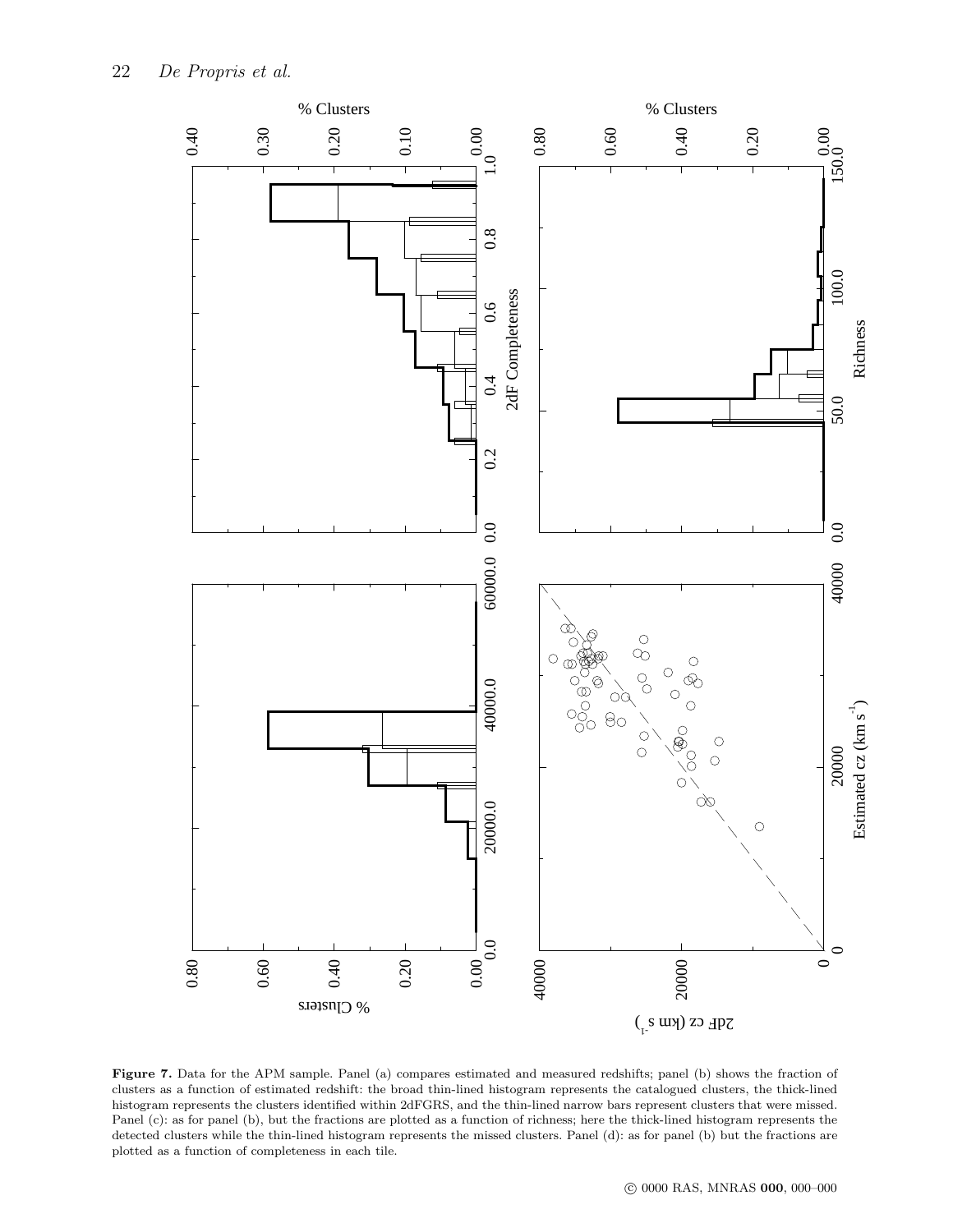

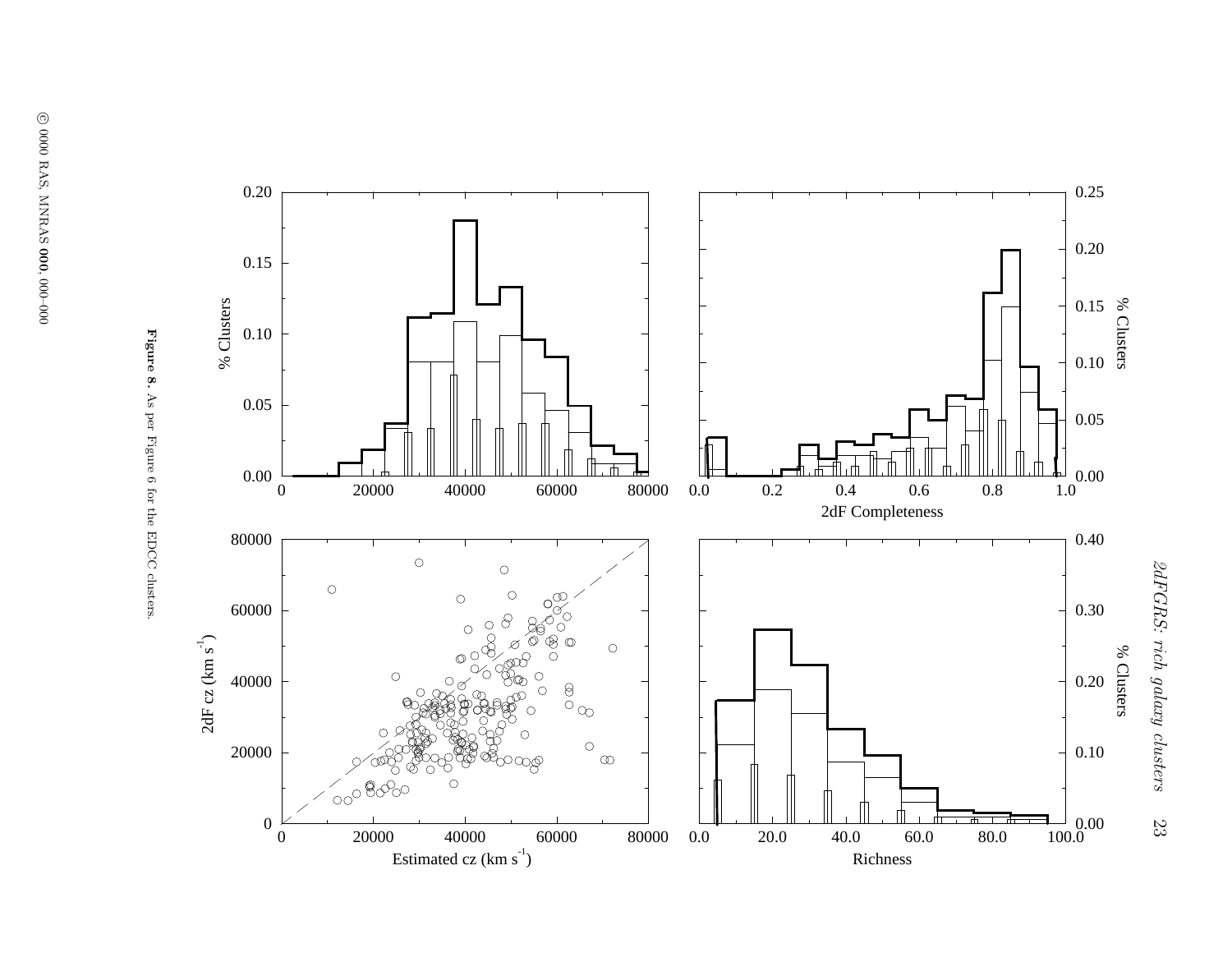as well, we define "significant" to mean that we were able to derive at least a redshift and in some cases a velocity dispersion for the background or foreground systems (these are tabulated in Table 1 as well). About 10% of Abell clusters are therefore contaminated systems by our definition. If we use the original centroids we obtain a contaminated fraction of 15%. This is due to the fact that fore/back-ground groups shift the real cluster centre away from its proper position.

For the APM catalogue we use the entire sample. Of the 173 clusters, only 5 are contaminated by fore/back-ground groups, i.e about 3%. A slightly higher fraction (5%) is derived from the original centroids. This lower fraction is simply due to the smaller radius used by APM, which increases the contrast between cluster and field.

The EDCC is more complicated, as the relationship between estimated and true redshifts is non-linear and shows a sizeable offset. We choose an estimated  $cz$  of 50000 km s<sup>-1</sup> to include all objects within 30000 km s<sup>-1</sup>. This includes 234 clusters, with 165 redshifts. By our definition 15 of these objects show contamination, equivalent to 8%, similar to the Abell sample. If we adopt the original centres we find a level of about 13% contamination. This is well within the estimate by Collins et al. and is not peculiar to the EDCC catalog but rather an unavoidable consequence of the selection procedure imitating Abell's.

We therefore confirm the earlier studies by Lucey (1983) and Sutherland (1988) that the Abell catalogue suffers from contamination at approximately the 15% level, if the original cluster centres are used. The EDCC catalogue behaves similarly. The APM seems to be best at selecting real clusters; this is most likely due to the smaller search radius employed by Dalton et al. (1992) and the higher richness cut used to produce the APM catalogue. If we use more accurate centres the level of contamination is reduced, suggesting that in some cases the position and richness of the clusters are shifted by the presence of the fore/back-ground group.

# 5 THE SPACE DENSITY OF CLUSTERS

We have used the 2dFGRS to select clusters over a wide range of richness and to establish a more accurate volume-limited sample than possible from photometric indicators. Having done so, we now examine the space density of clusters as a function of redshift in each of the catalogues, in order to choose a redshift within which the sample is at least reasonably complete. The density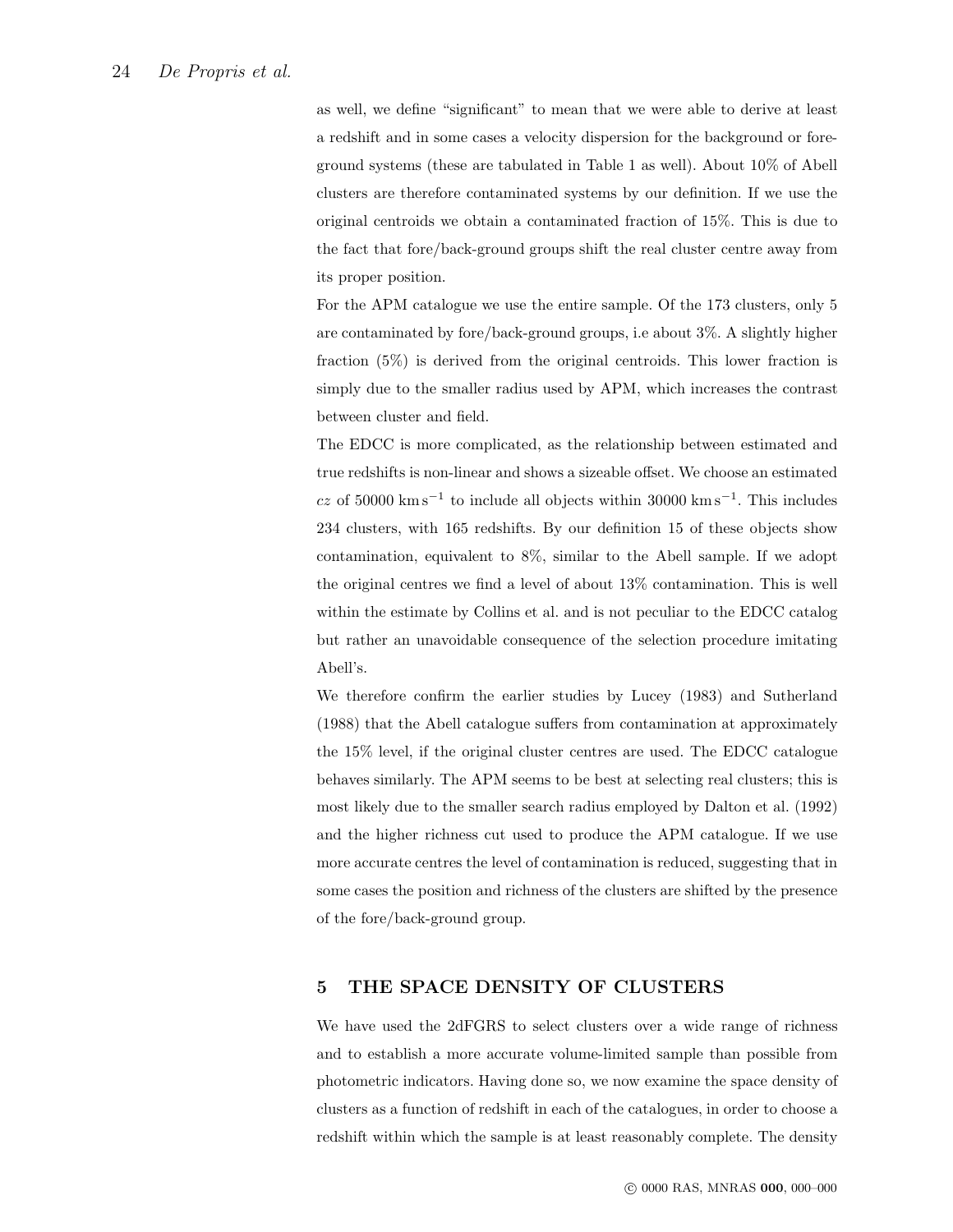of clusters as a function of redshift within 0.01 intervals is shown in Fig. 9. We also plot a corresponding sample from the RASS1 survey of De Grandi et al. (1999). The RASS1 is an X-ray selected survey of Abell clusters spanning about one third of the Southern sky: for this reason the sample is only semiindependent from ours, although it does not fully overlap with our slices. Since the true space density of clusters is expected to be approximately constant over this range of redshifts, the observed general decline in the cluster space density at  $z \geq 0.1$  must reflect the incompletenesss of the Abell, APM and EDCC catalogues at these limits (plus our own inability to detect clusters as some complex function of richness, distance and incompleteness).

Within  $z < 0.15$  (chosen as the redshift range in which we are nearly complete), we see in Fig. 9 that there is considerable fluctuation of the space density. Furthermore, the Abell et al. and EDCC clusters both exhibit a density minimum at  $z \sim 0.05$  (as also seen in the galaxy distribution; Cross et al. 2000) at approximately the  $2\sigma$  level. The deficit extends across the entire Southern strip of the survey and possibly beyond, corresponding to a 200 Mpc  $h^{-1}$  scale void. While this is potentially very interesting, we must be extremely cautious at this stage that this is not just a sampling effect that results from the small (and hence unrepresentative) volume so far covered by the 2dFGRS at these low redshifts. We note that a similar effect has been noted by Zucca et al. (1997) in the ESO slice survey (ESP), and can be explained in the same manner if one considers the location of the ESP within the APM Galaxy Survey map. A comparison with the wider RASS1 survey of X-ray selected clusters also plotted in Fig. 7, shows no evidence of such a structure.

However, three semi-independent samples show this feature at statistically significant levels. It would be difficult to devise a selection effect working against  $z \sim 0.05$  clusters (only) in a 2D sample. Subject to the caveats above, these data are suggestive of a large underdensity in the Southern hemisphere, in the direction sampled by the APM. This would account for the low normalization of the bright APM counts without requiring strong evolution at low redshift (Maddox et al. 1990c) and for the differences in the amplitude of the ESP and Loveday et al. (1992) field luminosity functions. This deficit is not seen in some other surveys because of the Shapley concentration, which masks the underdensity centered close to the South Galactic pole. For instance, the RE-FLEX survey reports an overdensity at this redshift which is attributed to the Shapley structure (Schuecker et al. 2001).

In order to derive the distribution of cluster velocity dispersions to be dis-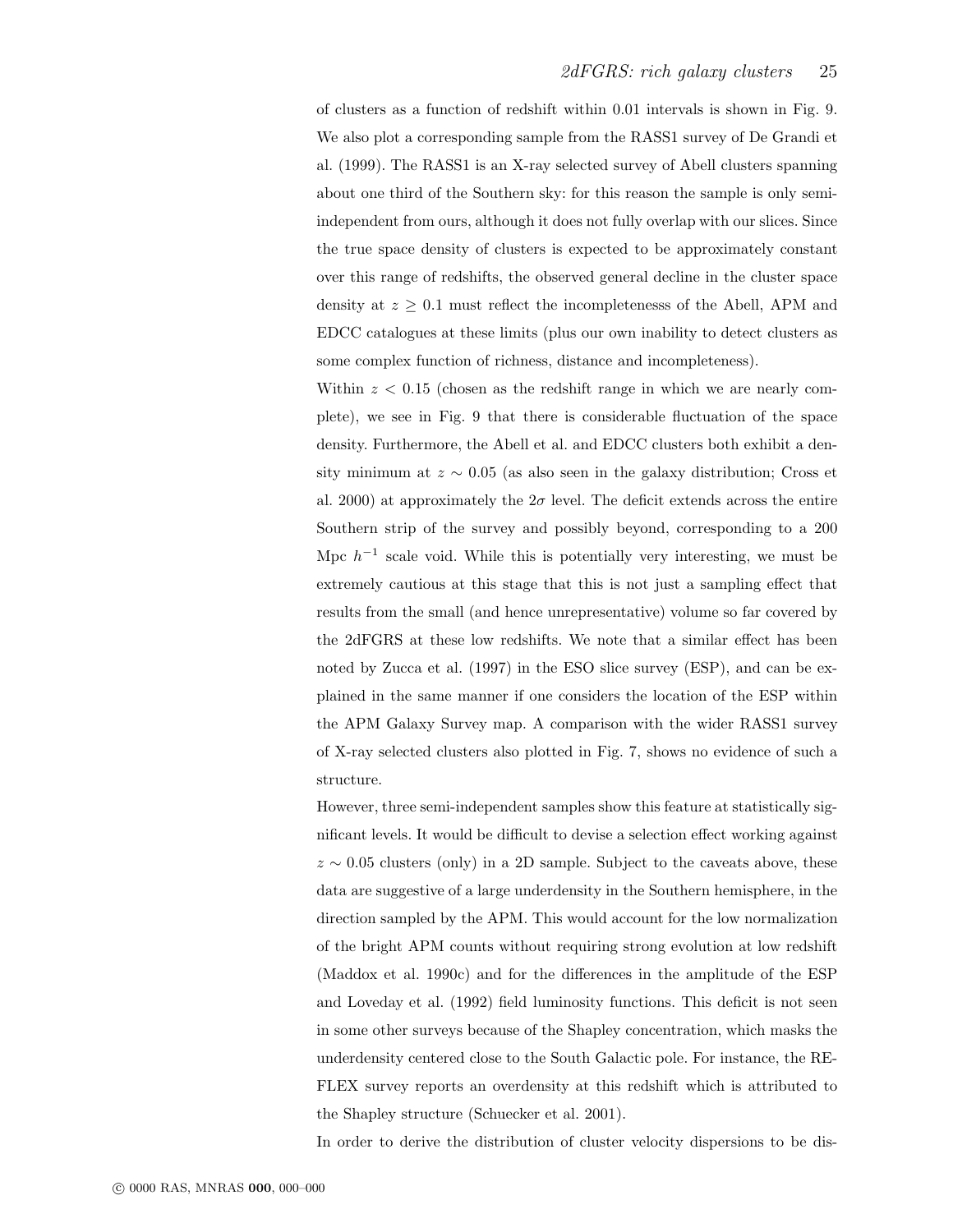



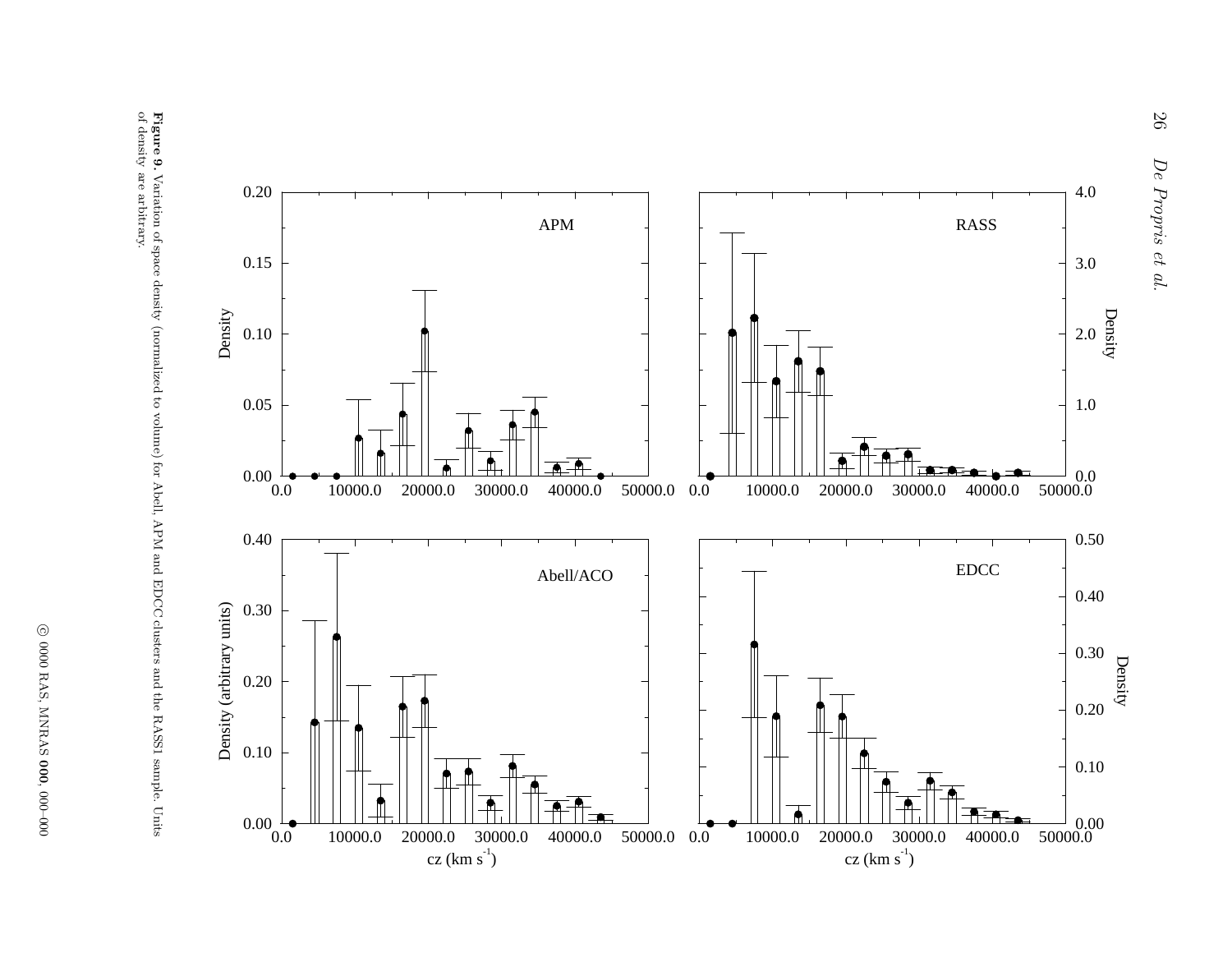cussed in the next section, we need to determine the true space density of catalogued Abell clusters. Naturally, this is but a lower limit to the space density of all clusters, that can only be derived from a 3D selected sample, but, at least for the richer clusters, our sample should be complete. We restrict our attention to Abell clusters, which are the most commonly used sample of objects.

As we have seen, it is possible to use the linear relationship between estimated and true redshift for the Abell sample to define a reasonably complete sample to  $z \sim 0.11$ . In the two survey strips we have surveyed a total of 984.8 square degrees. We therefore derive a space density of  $(27.8 \pm 2.8) \times 10^{-6} h^3 \text{ Mpc}^{-3}$ for all Abell clusters, and  $(9.0 \pm 1.7) \times 10^{-6} h^3 \text{ Mpc}^{-3}$  for clusters of richness class 1 or greater. In comparison, Scaramella et al. derive a space density of about  $6 \times 10^{-6} h^3 \text{ Mpc}^{-3}$  and Mazure et al. (1996; ENACS) obtain  $8.6 \times 10^{-6}$ . Our result is in good agreement with the ENACS value but somewhat higher than that of Scaramella et al.

# 6 VELOCITY DISPERSION DISTRIBUTION

The cumulative distribution of velocity dispersions provides constraints on cosmological models of structure formation, via the shape of the power spectrum of fluctuations. The power spectrum at large scales can be determined from the COBE data (and subsequent cosmic microwave background experiments), whereas cluster mass functions yield limits on small scales. Although it is generally difficult to estimate cluster masses, the distribution of velocity dispersions may be used as a substitute. In particular, the space density of the most massive (high  $\sigma$ ) clusters, is a good discriminant between theoretical models.

We assume that the distribution of velocity dispersions for clusters with  $z <$ 0.11 represents the underlying true distribution. Some support for this is given by Fig. 10, where we plot velocity dispersion vs. redshift and find no obvious correlation. This suggests that our sample is 'fair' in the sense that we are not systematically losing clusters at any particular velocity dispersion.

We plot our data in Fig. 11 (filled circles), together with previous work by Zabludoff et al. (1993), Girardi et al. (1993) and Mazure et al. (1996) (all as lines). For the sake of comparison, we renormalize these data to our local density. These should be taken with some caution, especially at low velocity dispersions, where our sample includes low richness objects (and all the samples become incomplete at some level), but should be reasonable at high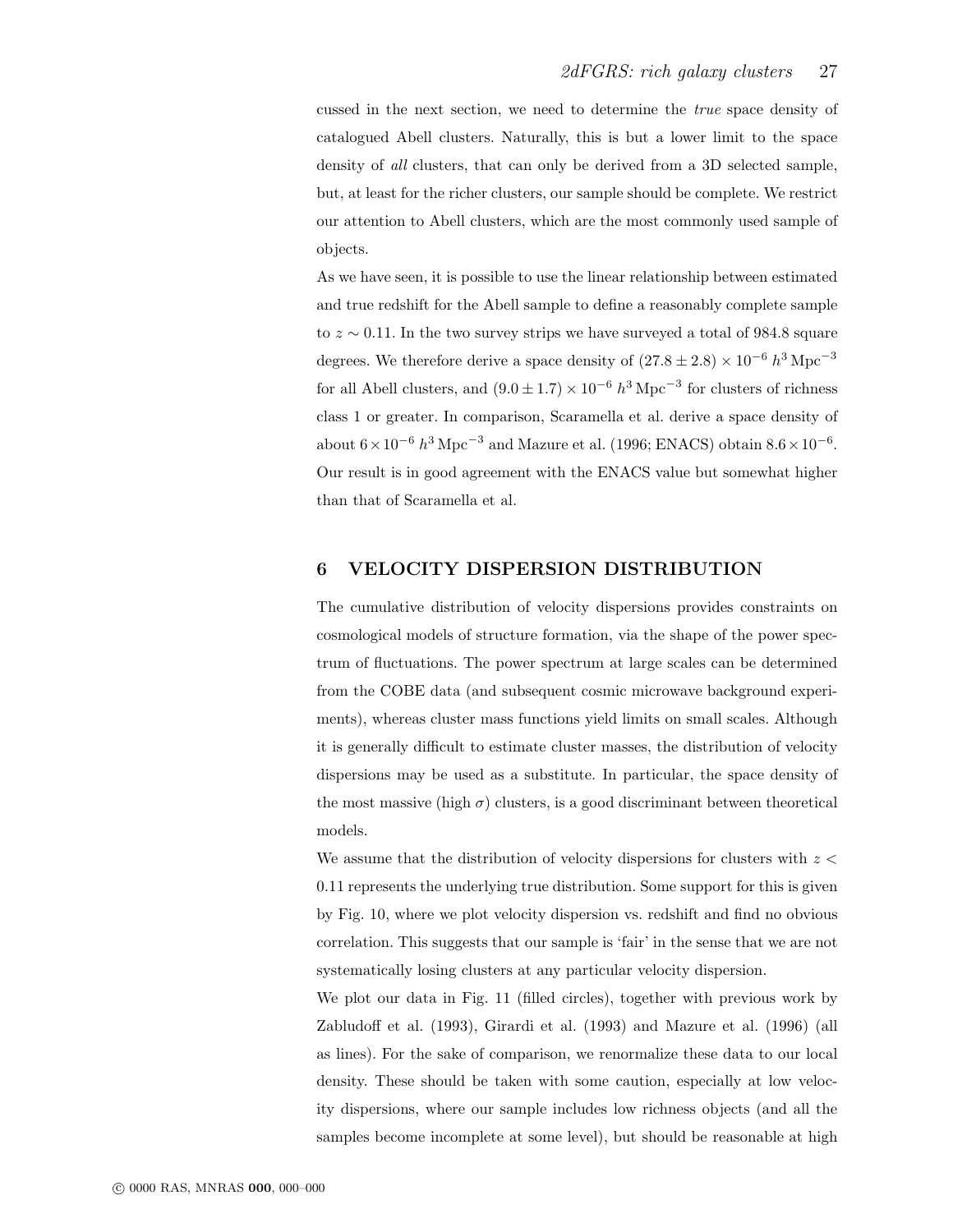

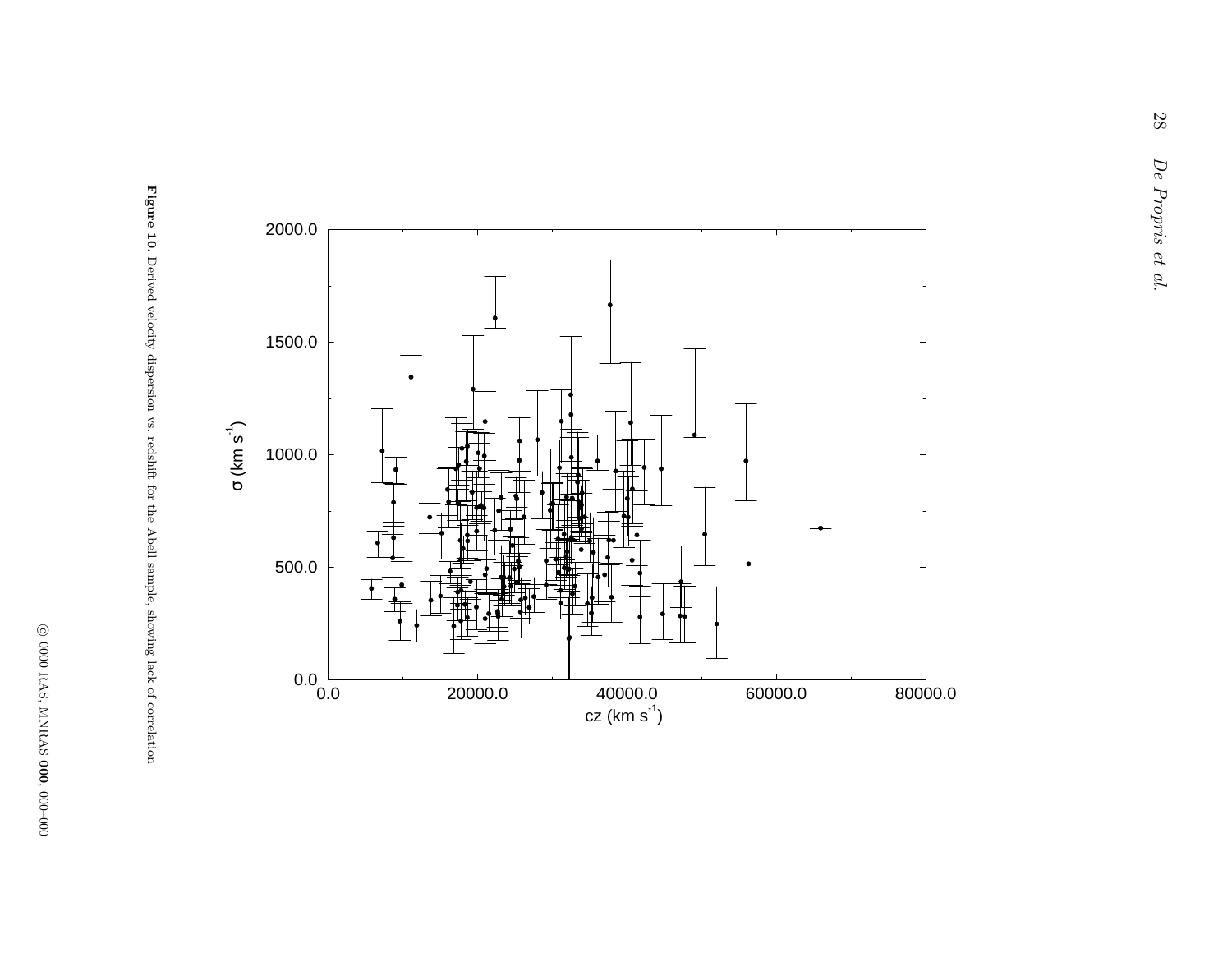velocity dispersions, where our results are in acceptable agreement with previous data.

The most robust result of our analysis is the confirmation of a relative lack of high  $\sigma$  clusters. As a matter of fact, since interloper galaxies cause a spurious high  $\sigma$  tail in the distribution (van Haarlem et al., 1997), we feel we can derive a significant value to the space density of  $N(\sigma > 1000 \text{ km s}^{-1})$  clusters. We consider only clusters whose *derived* redshifts place them within  $z < 0.11$ . This is equivalent to:  $3.6 \pm 1 \times 10^{-6}$   $h^{3}$  Mpc<sup>-3</sup> and may be compared with theoretical models by Borgani et al (1997), for instance: our data are in good agreement with a Cold+Hot Dark Matter model; a  $\Lambda$ CDM model with  $\Omega_M =$ 0.3 underpredicts the space density of clusters whereas one with  $\Omega_M = 0.5$ slightly overpredicts it;  $\tau$ CDM models are acceptable as long as  $\sigma_8 < 0.67$ ; open CDM models with  $\Omega_M = 0.6$  are in good agreement with our results and Standard CDM models normalized to COBE (as are all models in Borgani et al.) are inconsistent with our derived space density. The data therefore favour low matter densities or small values of  $\sigma_8$  (where  $\sigma_8$  is the rms fluctuation within a top-hat sphere of  $8 h^{-1}$  Mpc radius). This would bring cluster results in better agreement with the COBE data (e.g. Bond & Jaffe 1999).

### 7 SUMMARY

We have analyzed a sample of 1149 previously catalogued clusters of galaxies that lie within the 2dFGRS. The results of this analysis can be sujmarised as follows:

• New redshifts (and velocity dispersions) have been derived for a sample of 263 (208) clusters in the Abell sample, 84 (75) APM clusters and 224 (174) EDCC clusters.

• Of the 1149 clusters, 753 appear to have no counterpart in each of the other catalogues and are thus unique.

• The level of contamination of our clusters by fore/back-ground groups is about 10% for the Abell sample. However, if we select on the original centroids, we confirm the earlier results of Lucey (1983) and Sutherland (1988) that for about 15–20% of the Abell and EDCC clusters, background and foreground groups substantially boost the derived surface density and may lead to poor groups being erroneously identified as clusters. This shows that the presence of interloper groups and galaxies may skew the apparent richness and structure of clusters.

• The space density of rich Abell clusters is broadly consistent with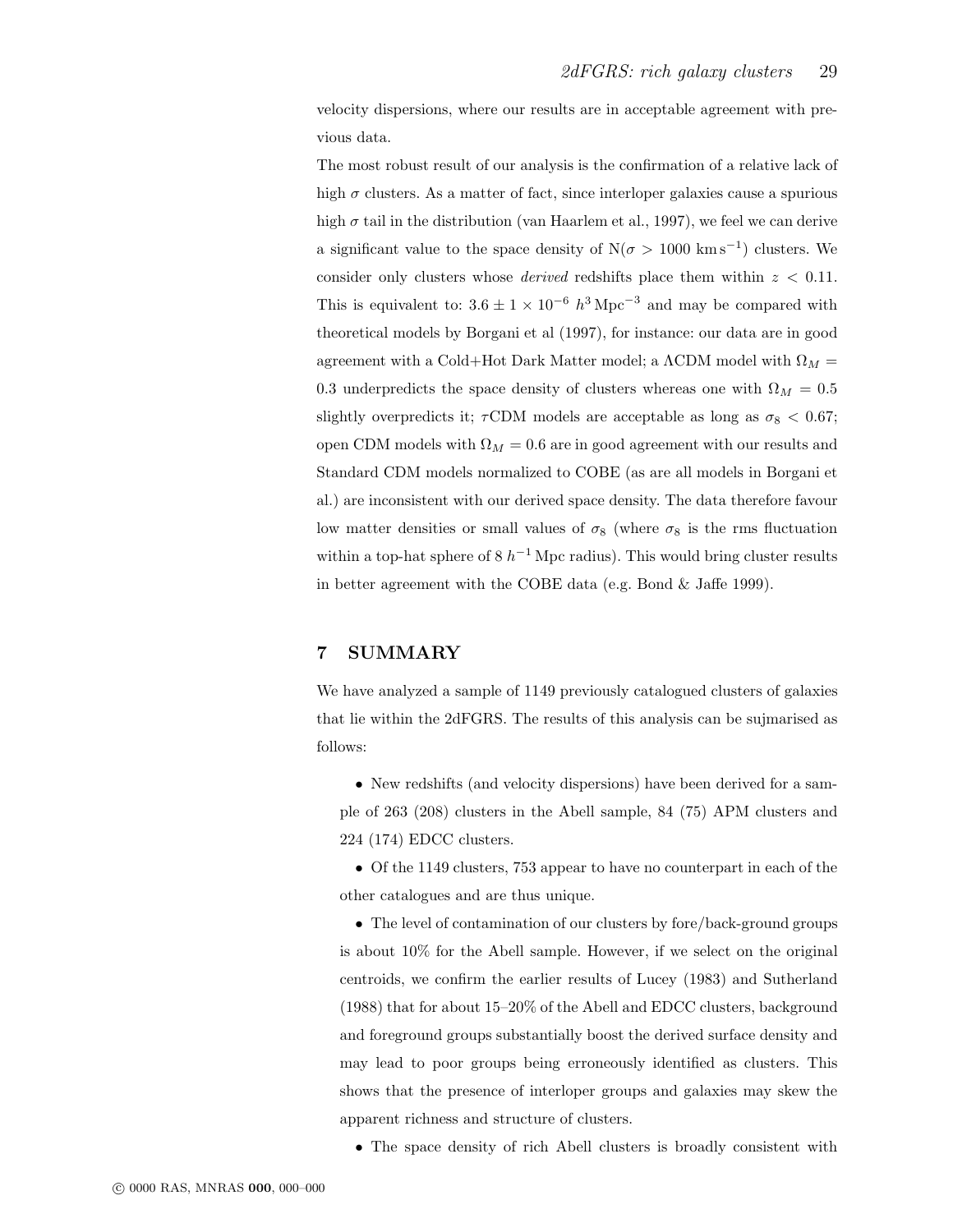

Figure 11. Distribution of velocity dispersions for our sample and previous work. We have renormalized Girardi et al and Mazure et al data for the sake of comparison.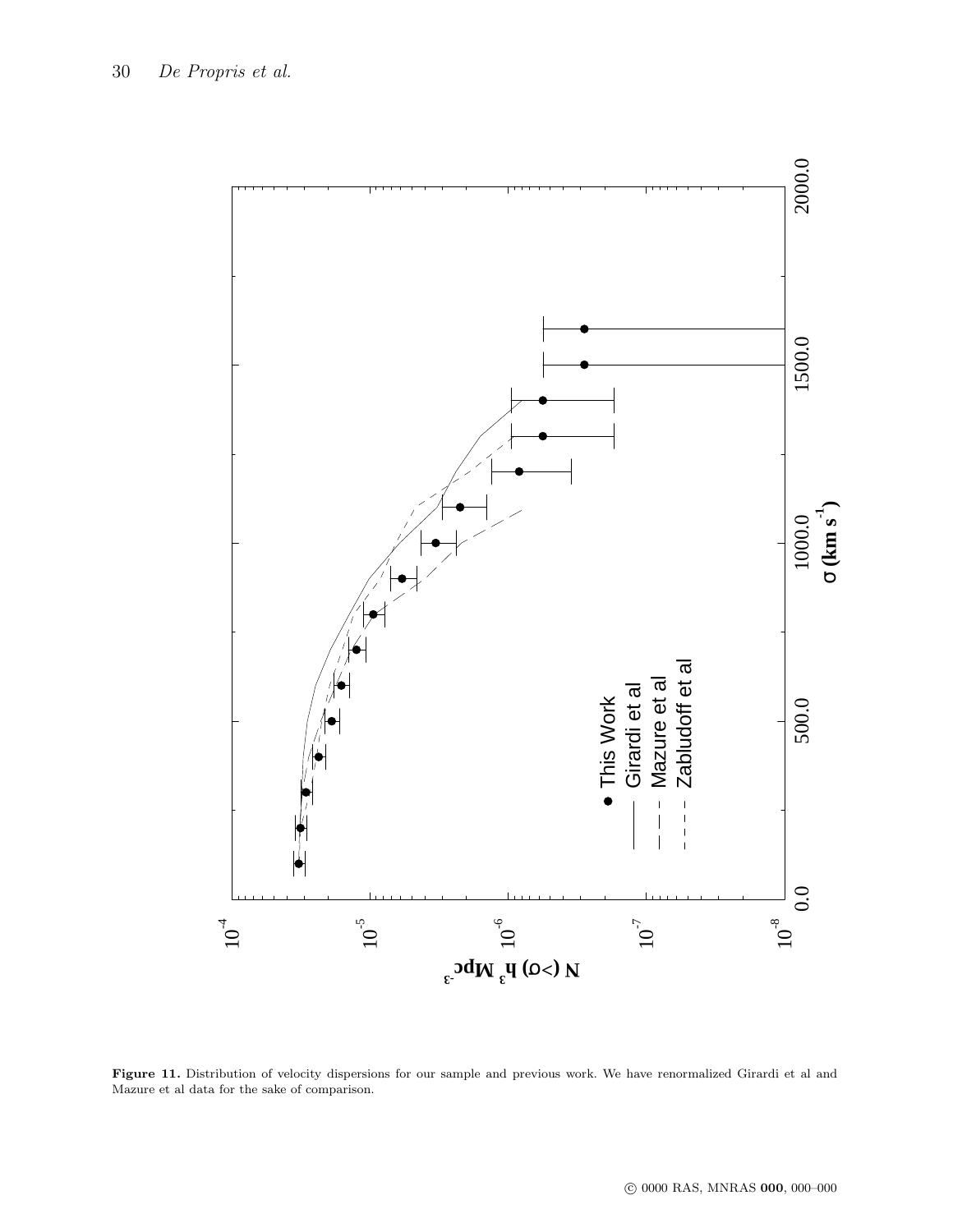previous work. For all Abell clusters the derived space density is  $(27.8 \pm$  $(2.8) \times 10^{-6}$   $h^{3}$  Mpc<sup>-3</sup>; for  $R > 1$  clusters, we find a space density of  $(9.0 \pm 1.7) \times 10^{-6} h^3 \text{ Mpc}^{-3}$ . This is broadly consistent with, but better determined than, previous work.

• We find evidence for the existence of an underdensity of clusters in the southern hemisphere at  $z \sim 0.05$ .

• We derive an upper limit to the space density of clusters with velocity dispersion greater than 1000 km s<sup>-1</sup>. This is shown to be inconsistent with some models of structure formation and to favour generally low matter densities and low values of the  $\sigma_8$  parameter.

# 8 ACKNOWLEDGEMENTS

R.D.P. and W.J.C. acknowledge funding from the Australian Research Council for this work. We are indebted to the staff of the Anglo-Australian Observatory for their tireless efforts and assistance in supporting 2dF throughout the course of the survey. We are also grateful to the Australian and UK time assignment committees for their continued support for this project.

### 9 REFERENCES

Abell G. O., 1958, ApJS, 3, 211 Abell G. O., Corwin, H. G. & Olowin, R. 1989, ApJS, 70, 1 Beers T. C., Flynn K., & Gebhardt K., 1990, AJ, 100, 32 Bond J. R., & Jaffe A. H., 1999, Phil. Trans. Roy. Soc. 357, 57 Borgani S., Gardini A., Girardi M., & Gottlöber S., 1997, New Astronomy, 2, 199 Colberg J. M., et al. 1998 in The Evolving Universe: Selected Topics on Large Scale Structure and on the Properties of Galaxies, Astrophysics and Space Science Library, vol 231, p. 389 (Dordrecht: Kluwer) Collins C. A., Guzzo L., Nichol R. C. & Lumsden S. L., 1995, MNRAS, 274, 1071 Colless M., 1998, in Wide Field Surveys in Cosmology p. 77 (Paris: Editions Frontieres) Colless M. et al, 2001, MNRAS, submitted Crone M. M., & Geller M., 1995, AJ, 110, 21 Cross N. D., et al. 2001, MNRAS, in press